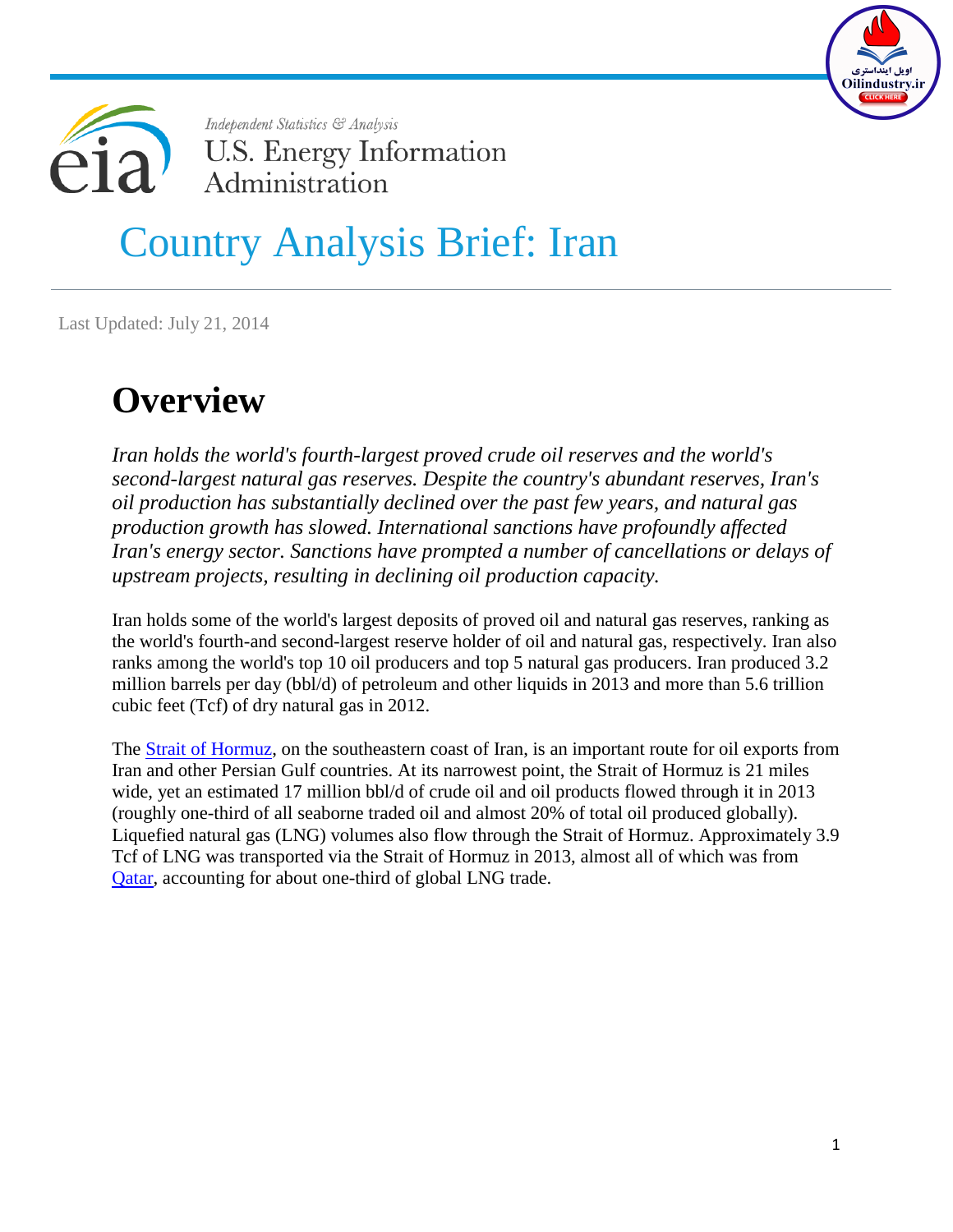

Source: U.S. Energy Information Administration Representation of international boundaries and names is not necessarily authoritative

#### **Effects of recent sanctions**

Iran's oil production has declined substantially over the past few years, and natural gas production growth has slowed, despite the country's abundant reserves. International sanctions have stymied progress across Iran's energy sector, especially affecting upstream investment in both oil and natural gas projects. The sanctions have prompted a number of cancellations and delays of upstream projects, resulting in declining oil production capacity. The United States and the European Union (EU) enacted measures at the end of 2011 and during the summer of 2012 that have affected the Iranian energy sector more profoundly than any previously enacted sanctions. The sanctions impeded Iran's ability to sell oil, resulting in a 1.0-million bbl/d drop in crude oil and condensate exports in 2012 compared with the previous year.

According to the International Monetary Fund (IMF), Iran's oil and natural gas export revenue was \$118 billion in the 2011/2012 fiscal year (ending March 20, 2012). In the 2012/2013 fiscal year, oil and natural gas export revenue dropped by 47% to \$63 billion. The IMF estimates that Iran's oil and natural gas export revenue fell again in the 2013/2014 fiscal year by 11% to \$56 billion. The revenue loss is attributed to the precipitous decline in the volume of oil exports from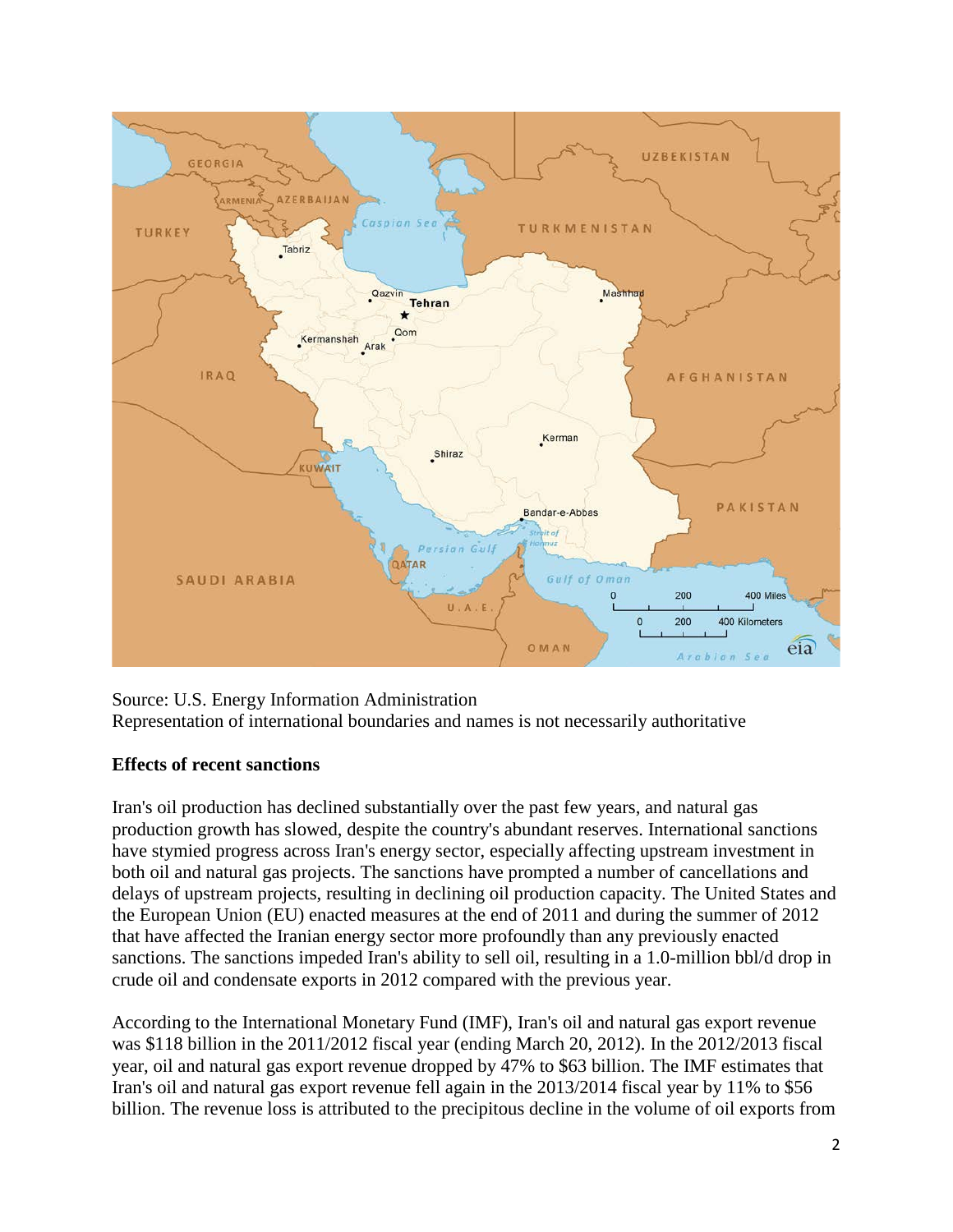2011 to 2013. Iran's natural gas exports actually increased slightly over the past few years. However, Iran exports a small volume of natural gas, as most of its production is domestically consumed.

Nonetheless, international sanctions have also affected Iran's natural gas sector. Iran's natural gas sector has been expanding, but production growth has been lower than expected as a result of the lack of foreign investment and technology. The South Pars natural gas field is the largest hydrocarbon upstream project currently being developed in Iran and continues to encounter delays. South Pars, located offshore in the Persian Gulf, holds roughly 40% of Iran's proved natural gas reserves. It is currently being developed mostly by Iranian companies as most international companies have pulled out. The field's development entails 24 phases, of which phases 1-10 are completed, and phase 12 started production in February 2014.

On November 24, 2013, a Joint Plan of Action (JPOA) was established between Iran and the five permanent members of the United Nations Security Council (the United States, [United Kingdom,](http://wwwdev.eia.gov/countries/cab.cfm?fips=UK) France, [Russia,](http://wwwdev.eia.gov/countries/cab.cfm?fips=RS) and [China\)](http://wwwdev.eia.gov/countries/cab.cfm?fips=CH) plus Germany (P5+1). Implementation of the JPOA started in January 2014. Under the JPOA, Iran agreed to scale back or freeze some of its nuclear activities during the six months of negotiations in exchange for some sanctions relief. The period of negotiations was recently extended for another four months to November 24. The JPOA aims to reach a long-term comprehensive plan that ensures that Iran's nuclear program is peaceful, which may lead to the lifting of international sanctions.

The JPOA does not directly allow for additional Iranian oil sales, although it does suspend sanctions on associated insurance and transportation services. However, Iran and the countries that are continuing to import Iranian oil have increasingly been able to find alternatives to European Protection and Indemnity Clubs (P&I) coverage from EU companies.

Iran's crude oil and condensate exports increased in late 2013 and have maintained a level above the 2013 average. From January to May 2014, Iran's crude oil and condensate exports averaged 1.4 million bbl/d, roughly 300,000 bbl/d higher than the 2013 average, according to the International Energy Agency (IEA). Exports to China and [India](http://wwwdev.eia.gov/countries/cab.cfm?fips=IN) account for almost all of the increase.

### **Total primary energy consumption**

Iran consumed 9.6 quadrillion British thermal units (Btu) of energy in 2012. Natural gas and oil accounted for almost all (98%) of Iran's total primary energy consumption in 2012, with marginal contributions from coal, hydropower, nuclear, and non-hydro renewables. Iran's primary energy consumption has grown by more than 50% over the past 10 years. In order to curtail wasteful energy use and to limit domestic demand growth, Iran has embarked on an energy subsidy reform to raise the prices of domestic petroleum, natural gas, and electricity. The first phase of the reform was enacted in late 2010, and phase two was initiated in early 2014.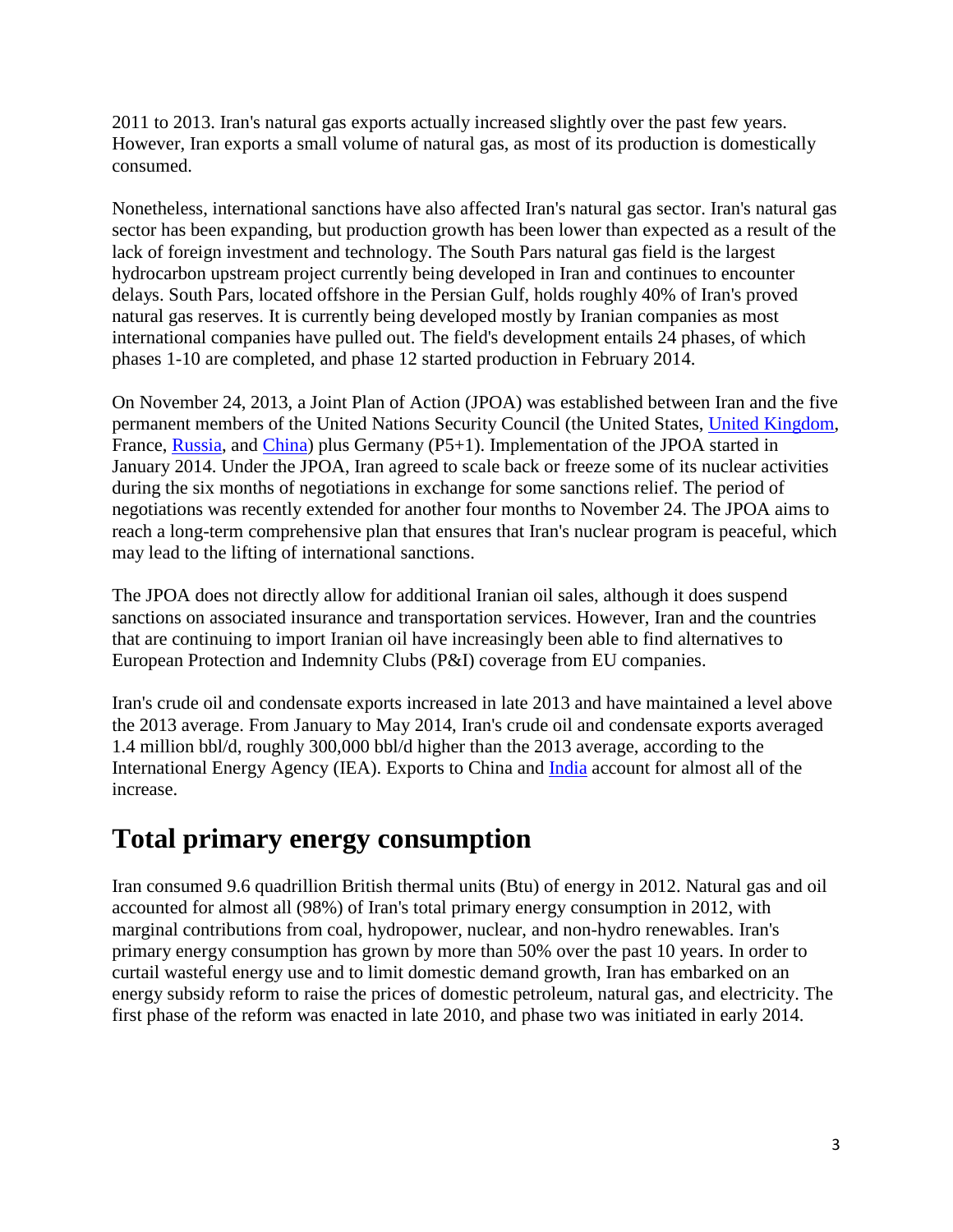

Iran's total primary energy consumption, share by fuel, 2012

## **Management of oil and natural gas sectors**

*The state-owned National Iranian Oil Company (NIOC) is responsible for all upstream oil and natural gas projects. The Iranian constitution prohibits foreign or private ownership of natural resources. However, international oil companies (IOC) can participate in the exploration and development phases through buyback contracts.*

The energy sector is overseen by the Supreme Energy Council, which was established in July 2001 and is chaired by the president of Iran. The council is composed of the Ministers of Petroleum, Economy, Trade, Agriculture, and Mines and Industry, among others. Under the supervision of the Ministry of Petroleum, state-owned companies dominate the activities in the oil and natural gas upstream and downstream sectors, along with Iran's petrochemical industry. The three key state-owned enterprises are the National Iranian Oil Company (NIOC), the National Iranian Gas Company (NIGC), and the National Petrochemical Company (NPC).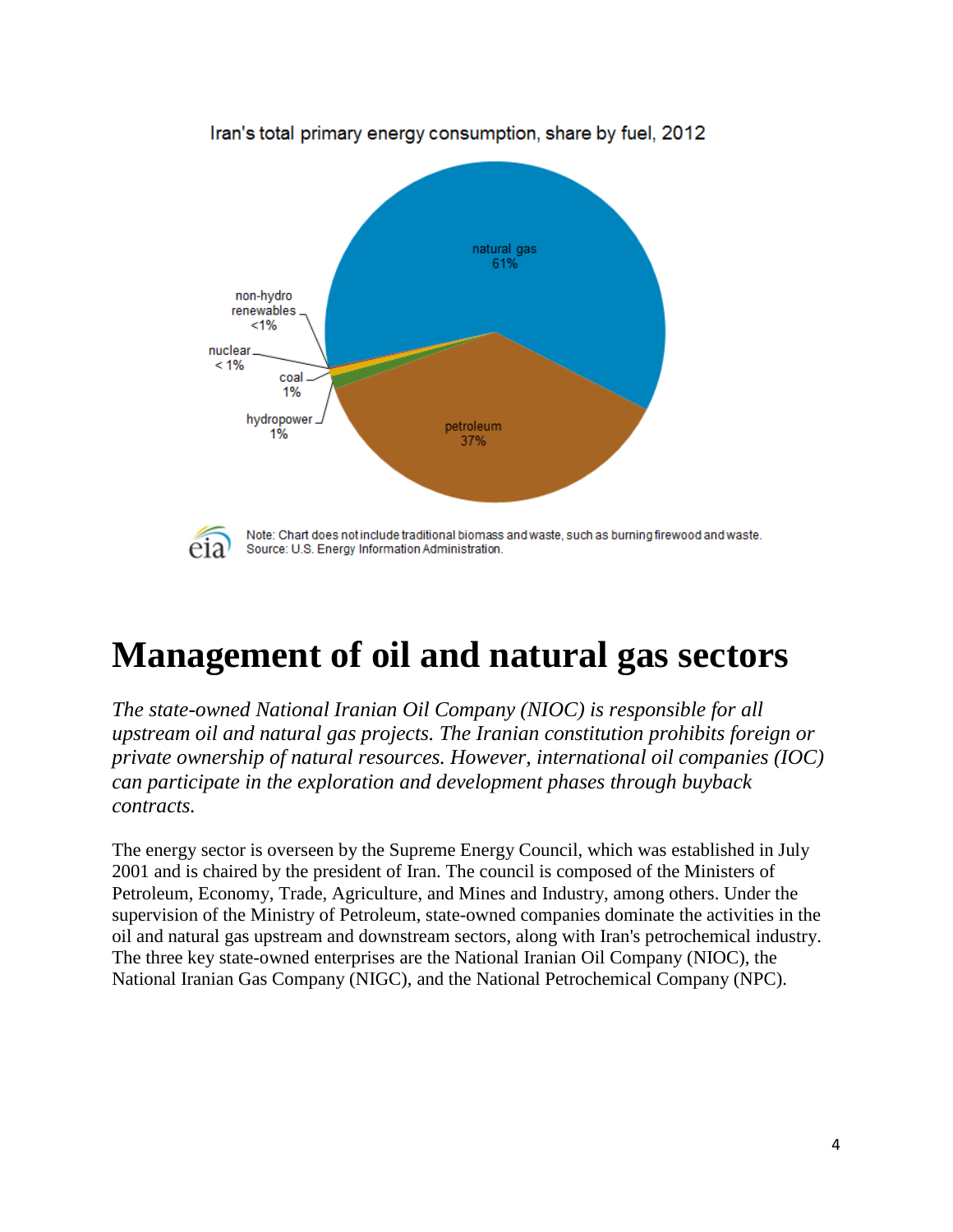| Company                                         | <b>Objective</b>                                                                                                                                                                                                                                                                                                                                                                                                                                                                                                                                                                                                                                                                                                                                         |
|-------------------------------------------------|----------------------------------------------------------------------------------------------------------------------------------------------------------------------------------------------------------------------------------------------------------------------------------------------------------------------------------------------------------------------------------------------------------------------------------------------------------------------------------------------------------------------------------------------------------------------------------------------------------------------------------------------------------------------------------------------------------------------------------------------------------|
| National Iranian Oil Company<br>(NIOC)          | NIOC controls oil and natural gas upstream activities through several<br>subsidiaries. Some of the NIOC's subsidiaries produce most of the oil<br>and gas in the country (see Table 2).                                                                                                                                                                                                                                                                                                                                                                                                                                                                                                                                                                  |
| National Iranian Gas Company<br>(NIGC)          | NIGC is in charge of Iran's natural gas downstream activities,<br>including gas processing plants, pipelines, and city natural gas<br>networks. The company's objective is to process, deliver, and<br>distribute gas for domestic use. NIGC operates through several<br>subsidiaries, including: Iran Gas Engineering and Development<br>Company (IGEDC), Iran Gas Transmission Company (IGTC), Iran Gas<br>Storage Company (IGSC), and Iran Gas Distribution Company (IGDC).<br>NIGC holds a trading company that sells natural gas plant liquids<br>called the Iran Gas Commercial Company (IGCC). Another subsidiary,<br>the National Iranian Gas Exports Company (NIGEC), is in charge of<br>new pipeline and liquefied natural gas (LNG) projects. |
| National Iranian Petrochemical<br>Company (NPC) | NPC operates several petrochemical complexes through its<br>subsidiaries. In 2011-12, NPC accounted for almost 90% of Iran's total<br>petrochemical production of 46-47 million tons and almost the same<br>share of Iran's petrochemical exports of 18-19 million tons. NPC<br>exports petrochemicals through its wholly-owned subsidiary Iran<br><b>Petrochemical Commercial</b><br>Company (IPCC).                                                                                                                                                                                                                                                                                                                                                    |

#### **Table 1. Iran's state-owned energy companies**

Source: U.S. Energy Information Administration, Facts Global Energy, and Arab Oil and Gas Journal.

The state-owned NIOC, under the supervision of the Ministry of Petroleum, is responsible for all upstream oil and natural gas projects, encompassing both production and export infrastructure in the oil sector. The National Iranian South Oil Company (NISOC), a subsidiary of NIOC, accounts for 80% of oil production covering the provinces of Khuzestan, Bushehr, Fars, and Kohkiluyeh and Boyer Ahmad. Nominally, NIOC also controls the refining and domestic distribution networks, by way of its subsidiary, the National Iranian Oil Refining and Distribution Company (NIORDC).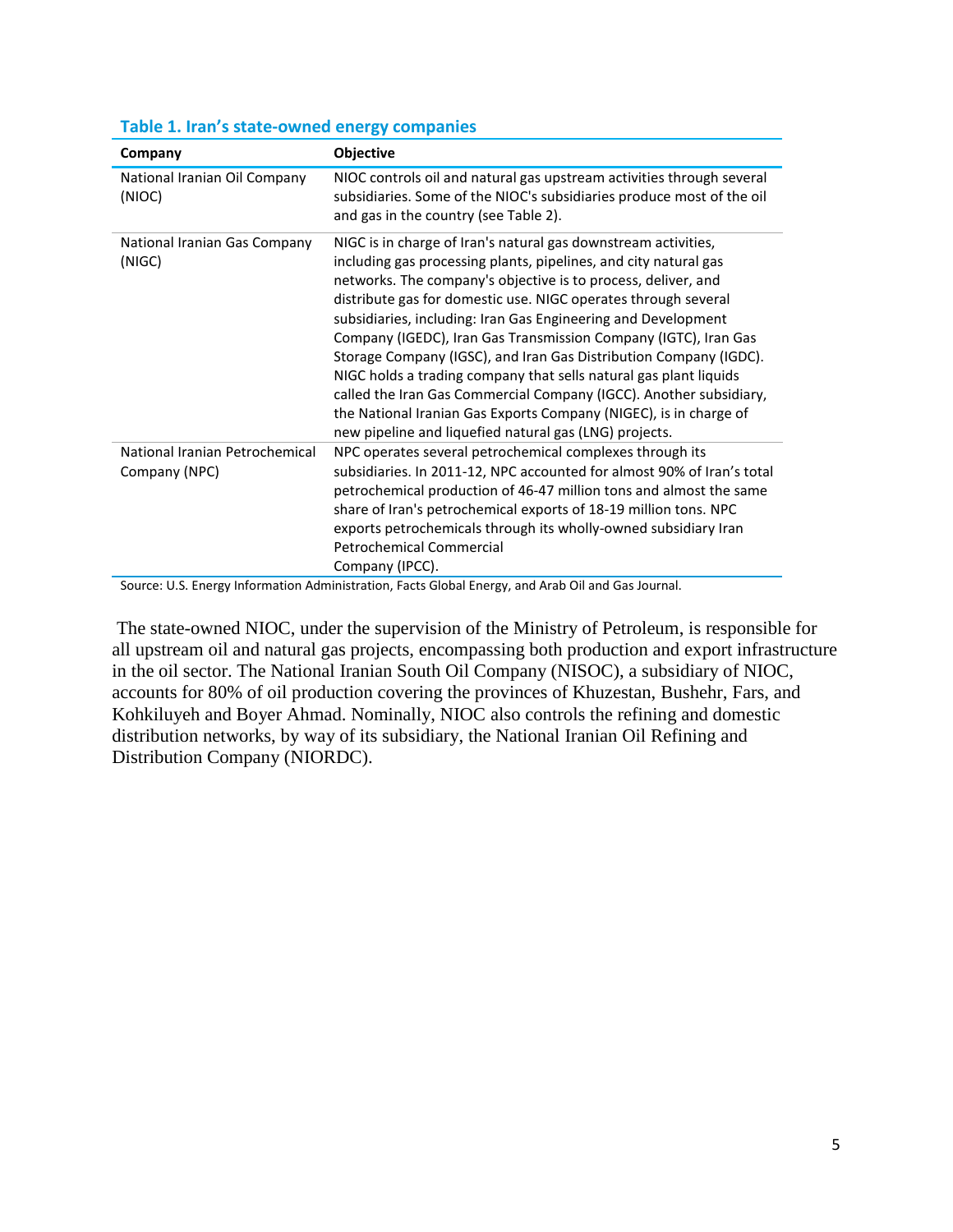| <b>NIOC Subsidiary</b>                                             | <b>Main Objectives</b>                                                                                                                                                    |
|--------------------------------------------------------------------|---------------------------------------------------------------------------------------------------------------------------------------------------------------------------|
| National Iranian South Oil<br>Company (NISOC)                      | Controls oil and gas upstream activities in the south and southwest of<br>the country. It produces approximately 80% of all crude oil produced in<br>Iran.                |
| Iranian Central Oil Fields<br>Company (ICOFC)                      | Oversees oil and gas production in the south and central areas of Iran<br>and is the largest natural gas producer in Iran.                                                |
| Iranian Offshore Oil Company<br>(IOOC)                             | Controls all upstream activities in offshore fields, including Salman, Sirri,<br>Doroud, and Balal.                                                                       |
| Khazar Exploration and<br>Production Company (KEPCO)               | In charge of exploration and production in the Caspian Sea region and<br>has recently undertaken drilling at the Sardare Jangal offshore gas<br>discovery.                |
| Pars Oil and Gas Company<br>(POGC)                                 | Its objective is the development of the South and North Pars gas fields,<br>as well as the Golshan and Ferdowsi fields.                                                   |
| Pars Special Economic Energy Zone<br>(PSEEZ)                       | Established in 1998 to promote the use of South Pars oil and gas resources.                                                                                               |
| Karoon Oil and Gas Production<br>Company (KOGPC)                   | Operates in Khouzestan and delivers natural gas to the National Iranian<br>Gas Company (NIGC).                                                                            |
| Petroleum Engineering and<br>Development Company (PEDEC)           | Responsible for carrying out all engineering and development projects<br>conducted by NIOC.                                                                               |
| <b>National Iranian Drilling</b><br>Company (NIDC)                 | Conducts most of the onshore and offshore drilling in Iran and handles<br>related technical services and well control operations.                                         |
| <b>Iranian Drilling Services</b><br>Company (IDSC)                 | Provides wellhead and well work services.                                                                                                                                 |
| North Drilling Company (NDC)                                       | Established to develop internal expertise needed for complex oil and<br>gas drilling.                                                                                     |
| Kala Naft Company                                                  | Manufactures equipment for the oil, gas, and petrochemical sectors and<br>is tasked with distributing equipment to operational centers.                                   |
| Naftiran Intertrade Company<br>(NICO) Sarl                         | Invests in and finances Iran's oil, gas, and petrochemical trade.                                                                                                         |
| Iranian Oil Terminals Company<br>(IOTC)                            | Accepts deliveries and stores crude oil, petroleum products, and<br>condensates for exports.                                                                              |
| National Iranian Tanker<br>Company (NITC)                          | Delivers crude oil and petroleum products.                                                                                                                                |
| National Iranian Oil Refining and<br>Distribution Company (NIORDC) | Oversees the subsidiaries that control the refining sector, pipelines,<br>telecommunications, and oil products distribution. Engaged in exports<br>of petroleum products. |
| <b>Iranian Fuel Conservation</b><br>Organization (IFCO)            | Established in 2000 with the objective of optimizing energy<br>consumption, protecting the environment, and increasing energy<br>efficiency.                              |

### **Table 2. Subsidiaries of the National Iranian Oil Company (NIOC)**

Source: U.S. Energy Information Administration, Facts Global Energy, Arab Oil and Gas Journal, and National Iranian Oil Company.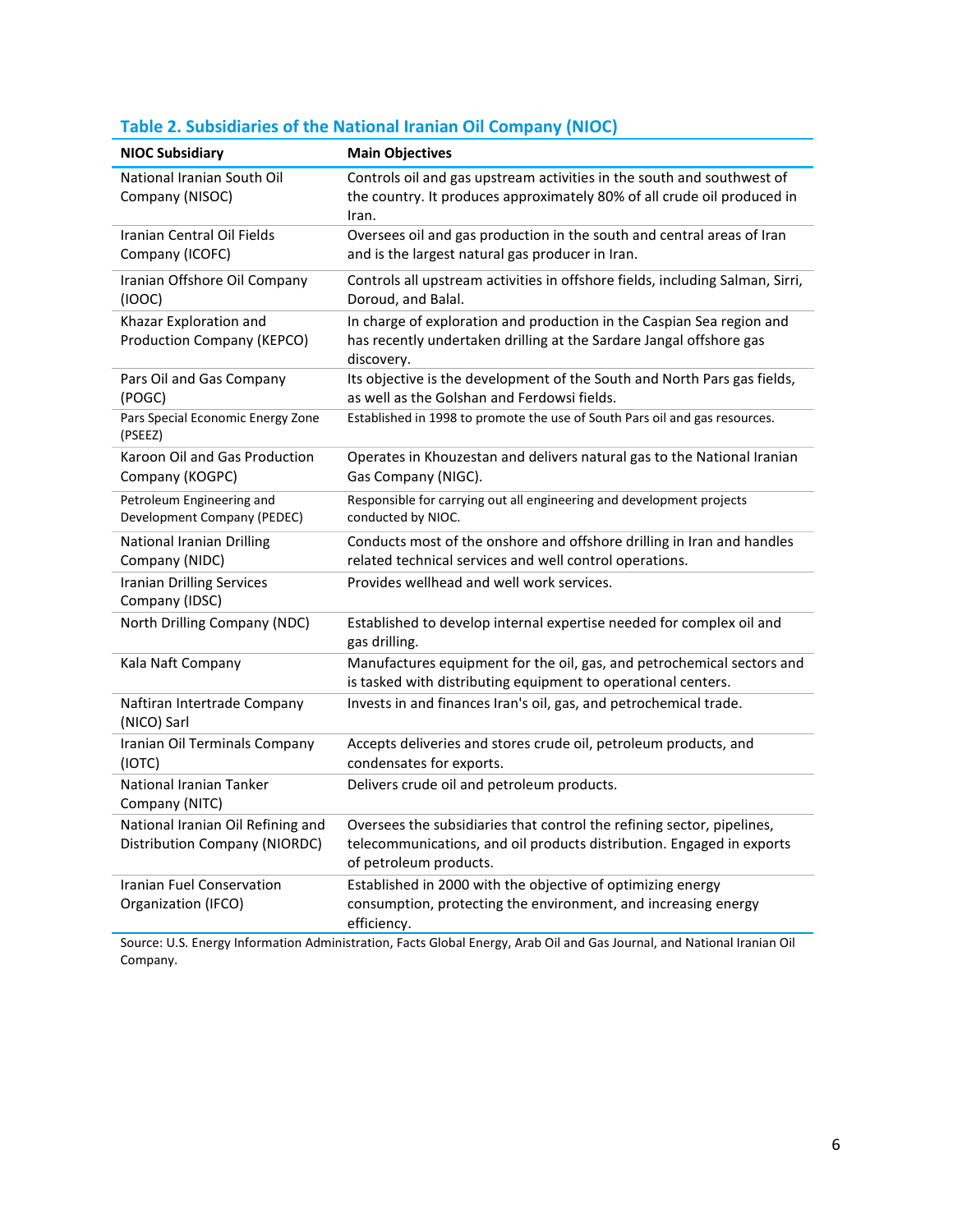### **Foreign investment**

*Iran is planning to change the oil contract model to allow IOCs to participate in all phases of an upstream project, including production. However, international sanctions continue to affect foreign investment in Iran's energy sector, limiting the technology and expertise needed to expand the capacity at oil and natural gas fields and reverse production declines.*

The Iranian constitution prohibits foreign or private ownership of natural resources, and all production-sharing agreements (PSAs) are prohibited under Iranian law. The government permits buyback contracts that allow IOCs to enter into exploration and development contracts through an Iranian subsidiary. The buyback contract is similar to a service contract and requires the contractor (or IOC) to invest its own capital and expertise for development of oil and natural gas fields. After the field is developed and production has started, the project's operatorship reverts back to the NIOC or the relevant subsidiary. The IOC does not get equity rights to the oil and gas fields. The NIOC uses oil and gas sales revenue to pay the IOC back for the capital costs. The annual repayment rates to the IOC are based on a predetermined percentage of the field's production and rate of return, according to a report by Clyde and Company. According to FACTS Global Energy (FGE), the rate of return on buyback contracts varies between 12% and 17% with a payback period of about five to seven years.

Iran recently announced a new oil contract model called the Iranian (or Integrated) Petroleum Contract (IPC), although it is not yet finalized and is subject to change. The purpose of the new framework is to attract foreign investment with a contract that contains terms similar to a PSA. Some of the main criticisms of the buyback contracts include lack of flexibility of cost recovery and in some cases, the NIOC's limited expertise to reverse field decline rates in comparison to the IOC that developed the field.

Under the current draft IPC, IOCs can establish a joint venture agreement with the NIOC or a relevant subsidiary to manage oil and natural gas exploration, development, and production projects. IOCs will help manage the projects, but they will not have ownership of the reserves. IOCs will be paid a share of the project's revenue in installments once production starts. The payment terms can be adjusted as the project progresses, according to the Middle East Economic Survey (MEES).

IPCs will cover a longer time period of between 20 to 25 years, which is double the amount of time under the buyback contract. The IPC will encompass the exploration, development, and production phases, along with the possibility to extend into enhanced oil recovery (EOR) phases. This proposed contract model is different from the current buyback contracts, which only cover the exploration and development phases. This modification aims to rectify issues with field decline rates by including the IOC in the production and recovery phases, while optimizing technology and knowledge transfers. To help facilitate knowledge and technology transfers, the IPC will require IOCs to fulfill Iran's local content requirement, which will be 51% of the contract.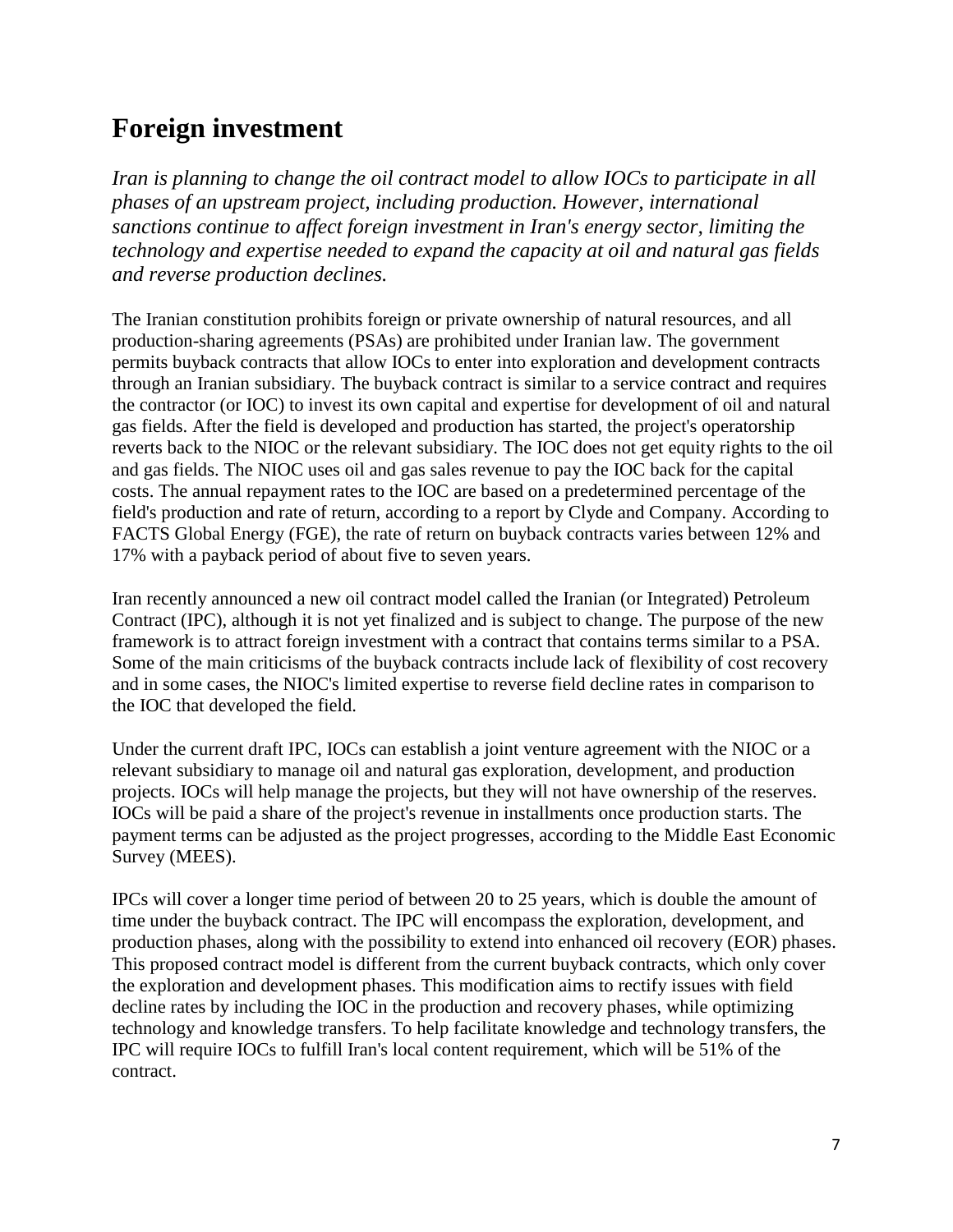International sanctions have affected Iran's energy sector by limiting the foreign investment, technology, and expertise needed to expand the capacity at oil and natural gas fields and to reverse declines at mature oil fields. Iran has mainly had to depend on local companies to develop oil fields. Chinese and Russian companies are the only IOCs currently directly or indirectly involved with developing oil fields, according to FGE.

Foreign investment played a role in restoring oil production in the latter part of the 1990s and first part of the 2000s, according to IHS Cera. But in 2007, international sanctions led to the near halt of most international investment as many IOCs stalled investments. From 2009-10, Iran forced out most of the companies from western countries, Malaysia and Japan because of nondelivery of projects, making way for Chinese and Russian companies, according to IHS Cera.

Nonetheless, international sanctions have also led Chinese companies to stall or slow investments. In 2013, Iran cancelled CNPC's contract to develop Phase 11 of the South Pars natural gas field, and in 2014, Iran cancelled its \$2.5 billion contract with CNPC to develop the South Azadegan field, both because of persistent project delays. CNPC is still involved in the development of the North Azadegan field, although Iran has also noted dissatisfaction with the project's progression.

As a result of the poor investment climate and international political pressure, some IOCs, including Repsol, Shell, and Total, divested from Iran's natural gas sector. In response, Iran has looked toward eastern firms, such as state-owned Indian Oil Corp., China's Sinopec, and Russia's Gazprom, to take a greater role in Iranian natural gas upstream development. Activity from these sources has also been on the decline because of sanctions imposed on technology and financial transactions.

# **Oil sector**

### **Reserves**

*Iran holds nearly 10% of the world's crude oil reserves and 13% of OPEC reserves. About 70% of Iran's crude oil reserves are located onshore, with the remainder mostly located offshore in the Persian Gulf. Iran also holds proved reserves in the Caspian Sea, although exploration has been at a standstill.*

According to the *Oil & Gas Journal*, as of January 2014, Iran has an estimated 157 billion barrels of proved crude oil reserves, representing nearly 10% of the world's crude oil reserves and 13% of reserves held by the Organization of the Petroleum Exporting Countries (OPEC). Most of Iran's reserves were discovered decades ago. According to a report by Clyde & Company, roughly 80% of Iran's reserves were discovered before 1965.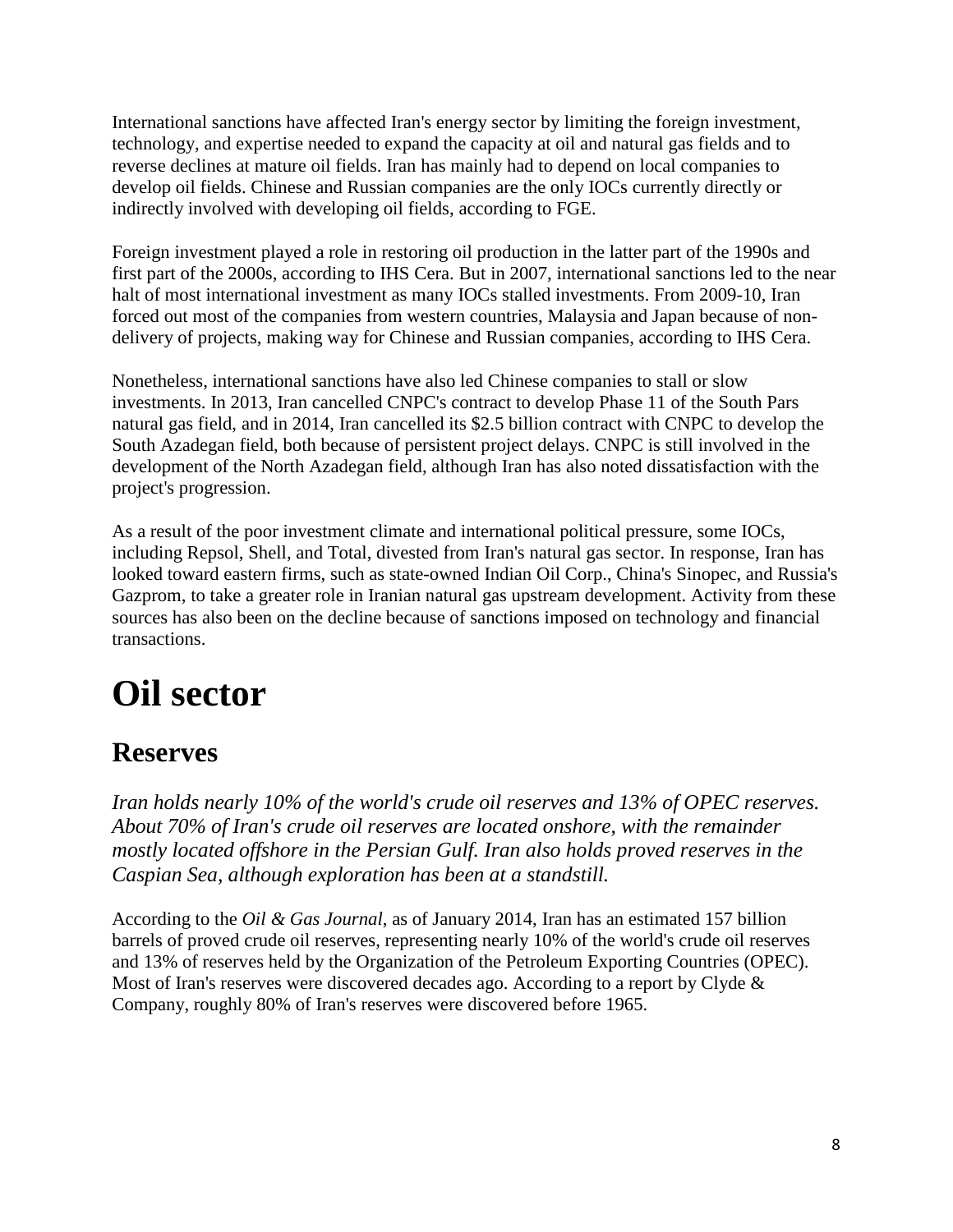

#### **Iran's major oil infrastructure**

Source: U.S. Energy Information Administration, IHS EDIN

According to FGE, approximately 70% of Iran's crude oil reserves are located onshore and the remainder offshore, mostly in the Persian Gulf. Roughly 85% of Iran's onshore reserves are located in the Luristan-Khuzestan basin in the southwest near the Iraqi border, according to the *Arab Oil and Gas Journal*.

Iran also has proved and probable oil reserves of approximately 500 million barrels mostly offshore in the [Caspian Sea,](http://wwwdev.eia.gov/countries/regions-topics.cfm?fips=CSR) but exploration and development of these reserves have been at a standstill because of territorial disputes with neighboring **Azerbaijan** and Turkmenistan. Iran also shares a number of both onshore and offshore fields with neighboring countries, including *Iraq*, [Qatar,](http://wwwdev.eia.gov/countries/cab.cfm?fips=QA) [Kuwait,](http://wwwdev.eia.gov/countries/cab.cfm?fips=KU) and [Saudi Arabia.](http://wwwdev.eia.gov/countries/cab.cfm?fips=SA)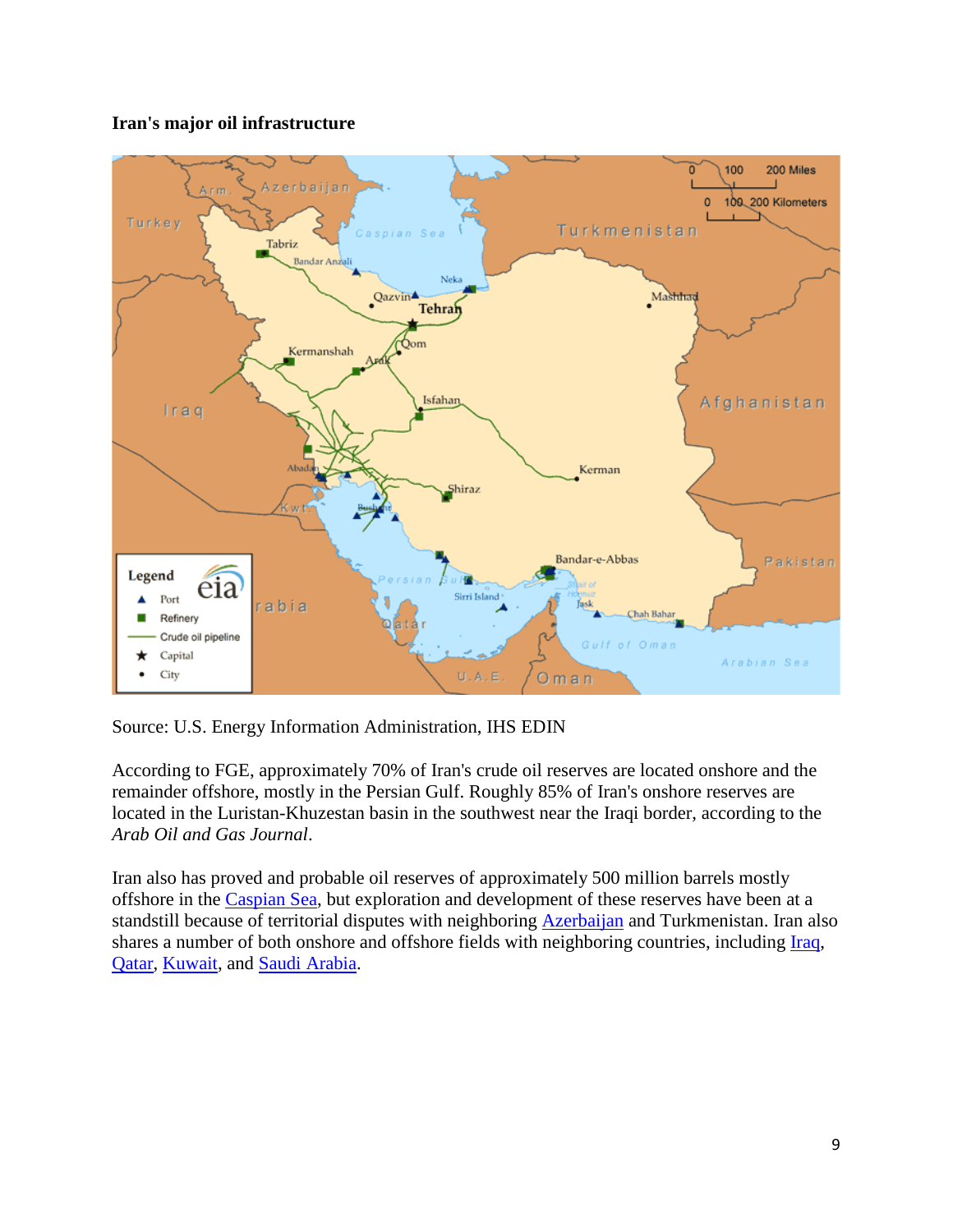

### Largest proved reserve holders of crude oil, January 2014

### **Exploration and production**

*Iran's crude oil production fell dramatically in 2012, following the implementation of sanctions in late-2011 and mid-2012. Iran dropped from being the second-largest crude oil producer in OPEC to the fourth in 2013, after Saudi Arabia, Iraq, and narrowly behind the United Arab Emirates (UAE). Iran's production increased in 2014, increasing Iran's rank to the third-largest crude oil producer in OPEC during the first half of 2014.*

Iran is one of the founding members of the Organization of the Petroleum Exporting Countries (OPEC), which was established in 1960. Since the 1970s, Iran's oil production has varied greatly. Iran averaged production of over 5.5 million bbl/d of oil in 1976 and 1977, with production topping 6.0 million bbl/d for much of the period. Since the 1979 revolution, however, a combination of war, limited investment, sanctions, and a high rate of natural decline of Iran's mature oil fields has prevented a return to such production levels.

In recent years, a series of sanctions targeting the oil sector have resulted in cancellations of new projects by a number of foreign companies, while also affecting existing projects. Following the implementation of sanctions in late-2011 and mid-2012, Iranian production dropped dramatically. Although Iran had been subject to four earlier rounds of United Nations sanctions,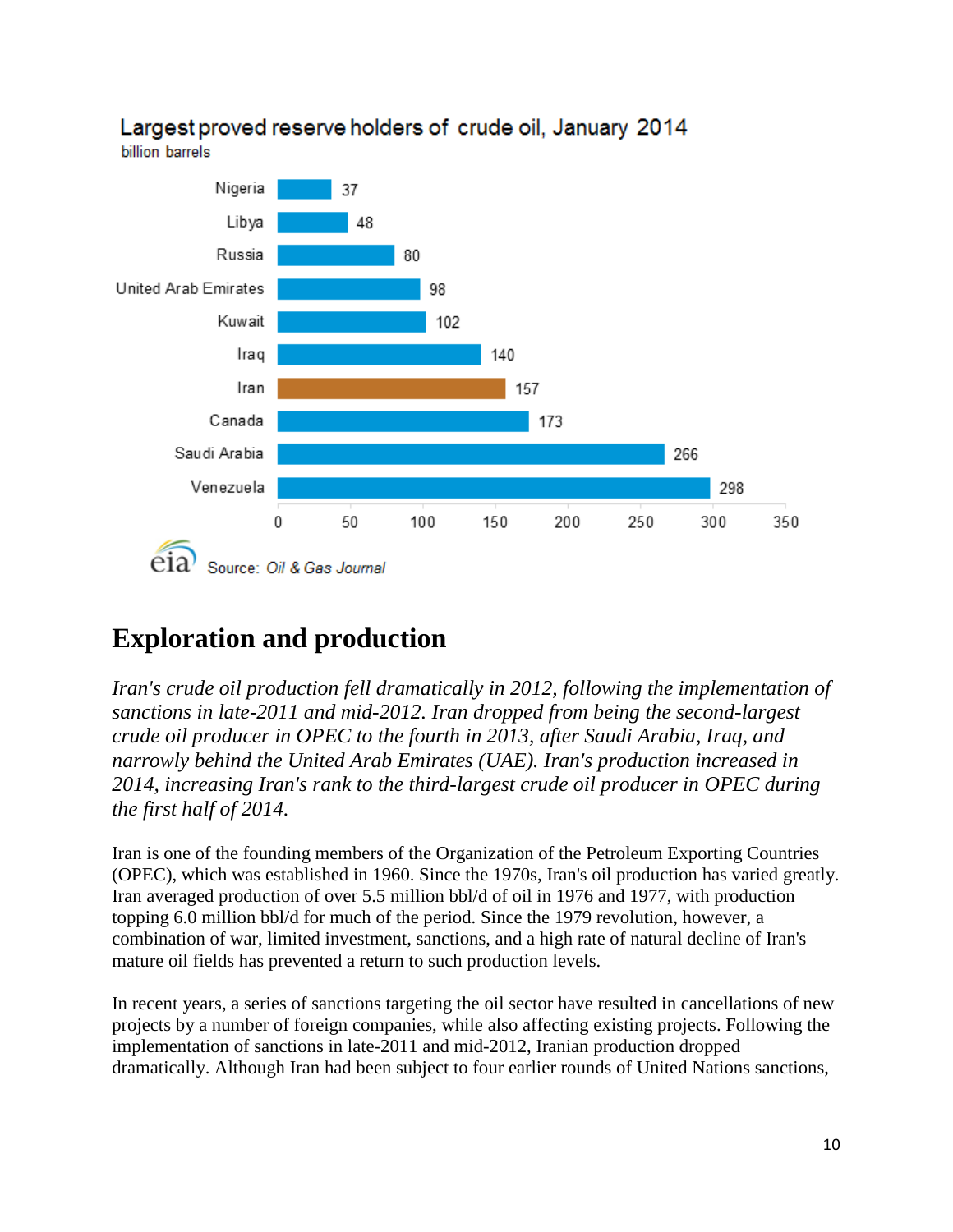the much tougher measures imposed by the United States and the EU have severely hampered Iran's ability to export its oil, which affected Iran's oil production.

The U.S. and EU measures targeted Iran's petroleum exports and imports, prohibited large-scale investment in the country's oil and gas sector, and cut off Iran's access to European and U.S. sources for financial transactions. Further sanctions were implemented against institutions targeting the Central Bank of Iran, while the EU imposed an embargo on Iranian oil and banned European Protection and Indemnity Clubs (P&I Clubs) from providing Iranian oil tankers with insurance and reinsurance.



Iranian petroleum and other liquids production and consumption, January 2011 to June 2014

In 2013, Iran produced approximately 3.2 million bbl/d of petroleum and other liquids (total oil), of which roughly 2.7 million bbl/d was crude oil, 0.4 million bbl/d was condensate, and 0.1 million bbl/d was natural gas plant liquids (NGPL). Iran's total oil production level in 2013 was 1.0 million bbl/d (almost 25%) lower than the production level of 4.2 million bbl/d in 2011. The drop in production is mainly attributed to the sanctions. Iran faces continued depletion of its production capacity, as its fields have relatively high natural decline rates of 8% to 11%, coupled with an already low recovery rate of 20% to 25%, according to FGE and the *Arab Oil and Gas Journal*. Sanctions and unfavorable contractual terms have impeded the necessary investment to halt this decline. Moreover, sanctions enacted in late 2011 and throughout 2012 have accelerated Iran's production capacity declines.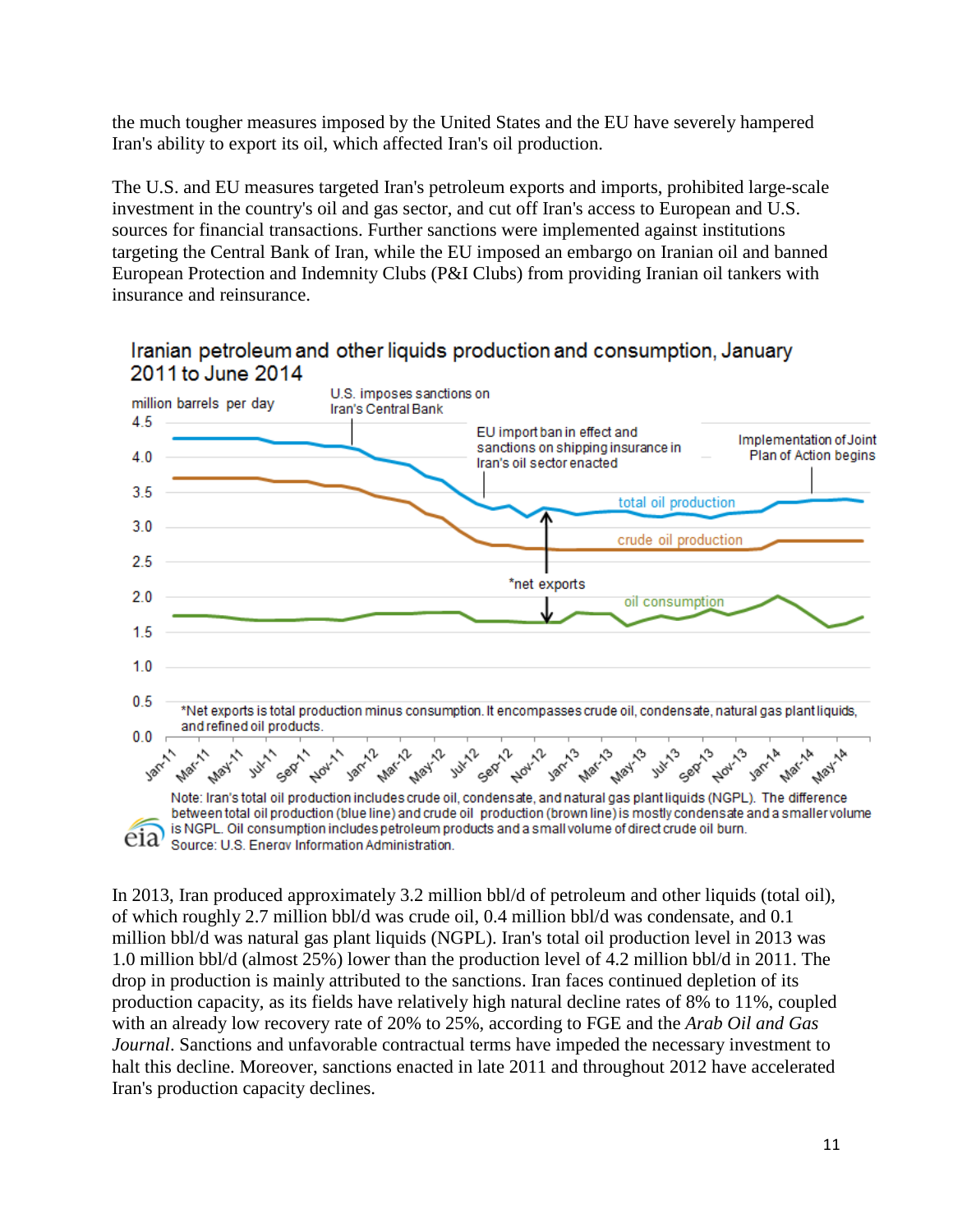For the first half of 2014, the U.S. Energy Information Administration (EIA) estimates that Iran's total oil production increased by an average of almost 200,000 bbl/d, compared with the annual average in 2013. Preliminary export data for 2014 show a corresponding increase in Iran's exports.

#### **Crude streams and oil fields**

Iran's crude oil is generally medium in sulfur content and in the 28° to 36° API gravity range. Two crude streams, Iran Heavy and Iran Light, account for more than 80% of the country's crude oil production capacity. Other crude streams include Froozan, Soroush/Norouz, Doroud, Sirri, and the Lavan Blend. Iran's largest producing oil fields are the onshore Ahwaz-Asmari, Marun, and Gachsaran fields, all of which are located in Khuzestan Province. Iran's largest offshore field is Abuzar field, with a production capacity of 175,000 bbl/d.

The Iran Heavy crude stream accounts for approximately 45% of the country's total crude oil production, according to FGE. The stream is mainly sourced from a few onshore fields in southern Iran, some of which are multilayered and also feed the Iran Light stream. Gachsaran and Marun are two of the largest fields that contribute to Iran Heavy. Other fields include Rag-e-Safid, Ahwaz, Bangestan, Mansouri, and Bibi Hakimeh.

The Iran Light crude stream is the other key grade and is sourced from several onshore fields in the Khuzestan region. However, two-thirds of this grade comes from three fields: Ahwaz-Asmari, Karani, and Agha Jari. Many of the fields that produce Iran Light have been producing for decades and are declining rapidly. NIOC has been working on offsetting these declines through the use of EOR techniques, mainly by reinjecting associated gas into oil wells to improve oil recovery rates.

#### **Non-crude liquids production**

For the first half of 2014, Iran produced about 600,000 bbl/d of non-crude liquids (condensate and natural gas plant liquids). Iran's non-crude oil production mostly comes from the South Pars natural gas field, with smaller volumes produced at Nar and Kangan, and at other fields.

In mid-2011, Iran started a 1,000-bbl/d pilot gas-to-liquids plant, according to the *Arab Oil and Gas Journal*. The country planned to build a 10,000-bbl/d commercial plant fueled by the South Pars natural gas field. However, the status of the plant's development is unclear.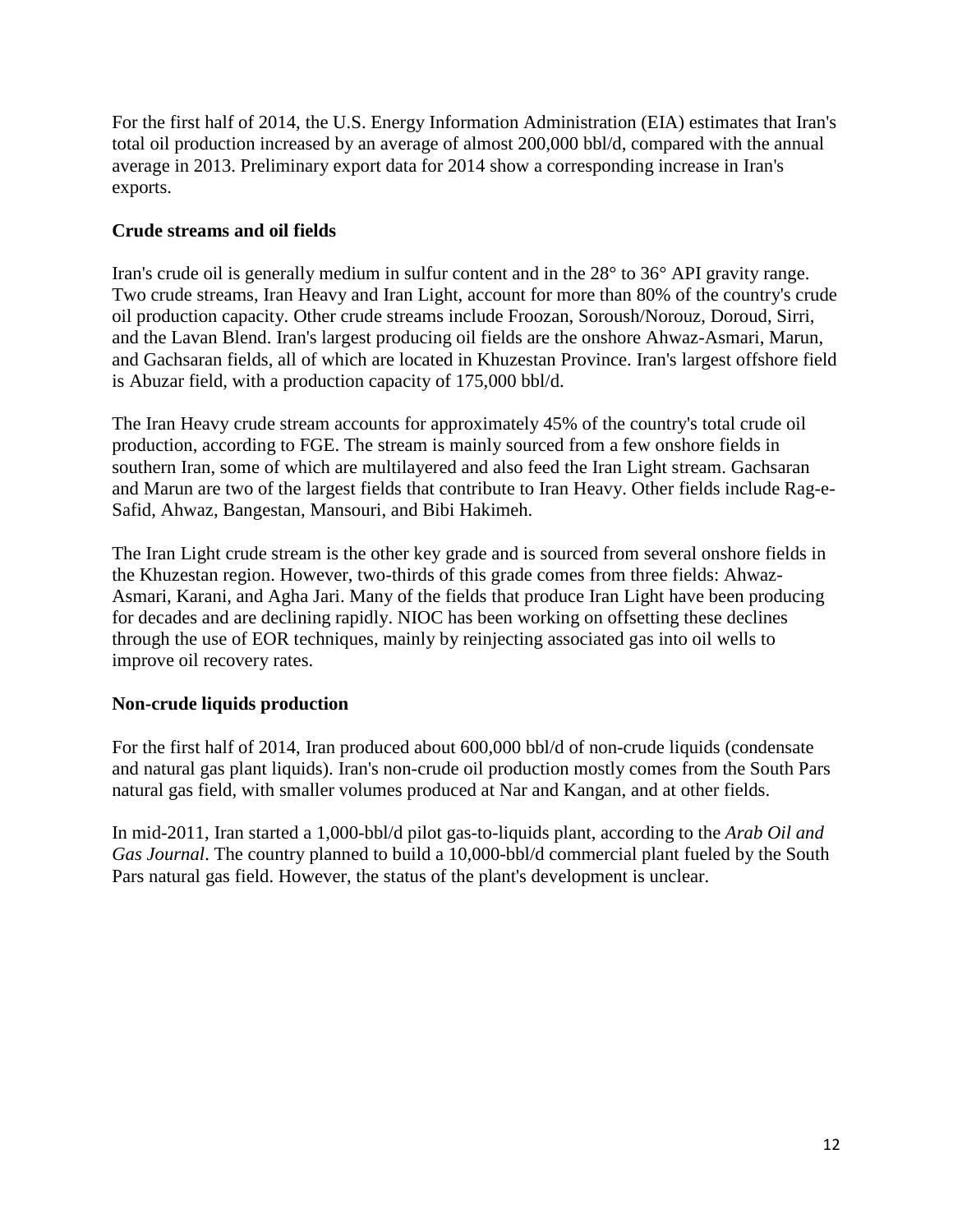#### **Iran's largest oil fields**



Source: U.S. Energy Information Administration, IHS EDIN

#### **Upstream projects**

Iran has not had a new oil field enter into production since 2007. There were a number of new exploration and development blocks announced over the past several years that could provide Iran with an increase in its crude oil production capacity, but sanctions have negatively affected the Iranian oil industry. Virtually all western companies have halted their activities in Iran, although there are some Chinese and Russian companies that are still participating. The sanctions and lack of international involvement have particularly affected upstream projects, as the lack of expertise, technology, and investment has resulted in delays and, in some cases, cancellations of projects. Nonetheless, development of a few projects continues, albeit at a slower pace than planned.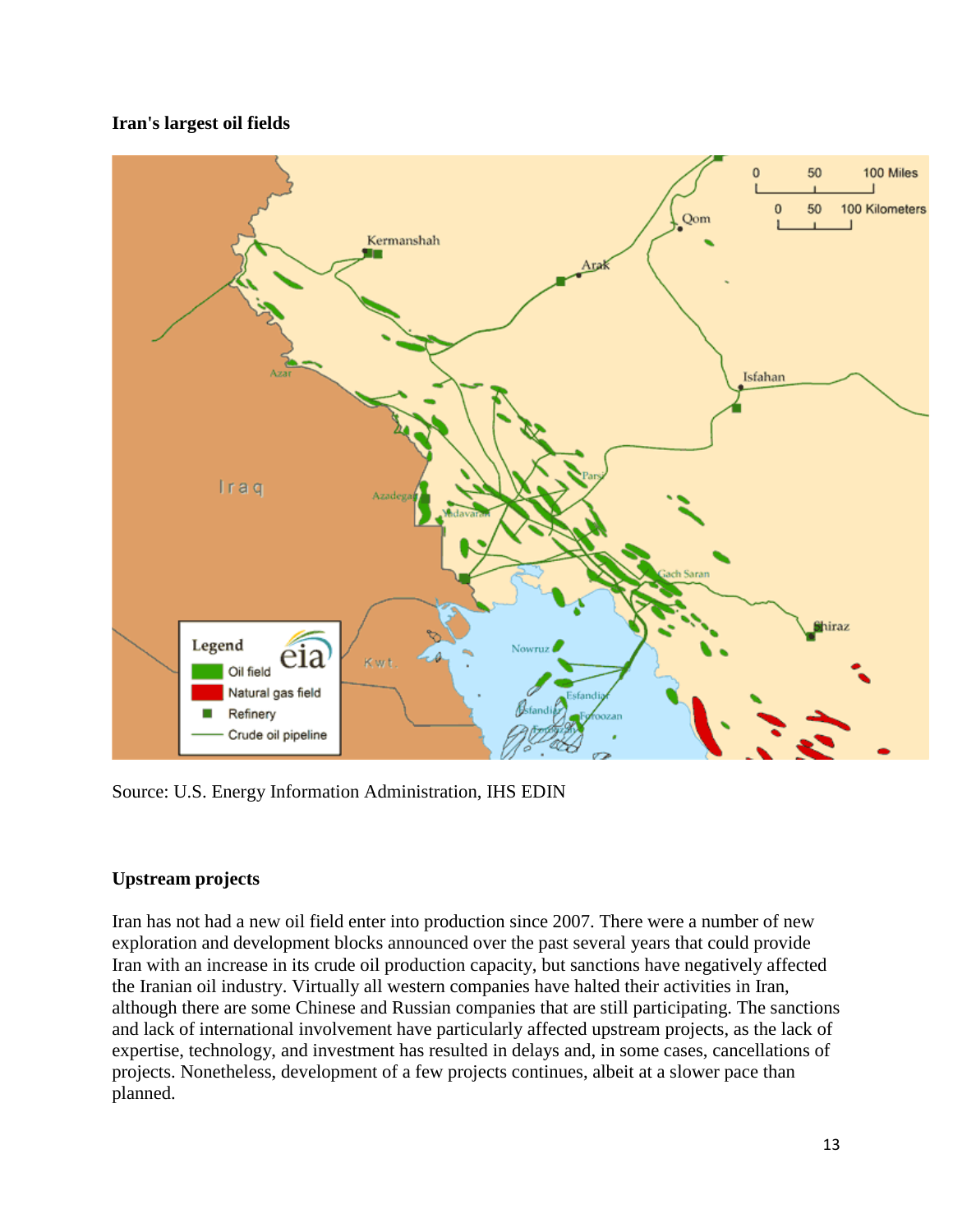The Azadegan field was Iran's biggest oil find in 30 years when announced in 1999. It contains 6 to 7 billion barrels of recoverable crude oil reserves, but its geologic complexity makes extraction difficult. The field is divided into two portions: North and South Azadegan. China National Petroleum Corporation (CNPC) is developing North Azadegan in a two-phase development, with ultimate total production estimated at 150,000 bbl/d (75,000 bbl/d for each phase). Latest estimates from FGE indicate that the first phase will be onstream by 2015/2016, costing \$1.8 billion.

In 2004, a consortium of NIOC (25%) and Japan's INPEX (75%) signed an agreement to develop the South Azadegan field. However, INPEX has since halted its activities in South Azadegan. In 2009, CNPC signed a memorandum of understanding (MOU) with the NIOC to obtain a \$2.5 billion contract to develop the South Azadegan field and was awarded the contract in 2011. The project targeted peak output is 260,000 bbl/d in two phases (150,000 bbl/d in the first phase and 110,000 bbl/d in the second phase). However, in 2014, the NIOC announced that it was cancelling its contract with CNPC to develop the South Azadegan field because of persistent project delays. In February 2014, Iran said that CNPC drilled only 7 of the 185 wells it had planned at the field, according to MEES. The South Azadegan field came online in 2007 and produced 50,000 bbl/d in 2013, virtually unchanged from its production level in 2009.

Yadavaran is the other promising upstream development project, with 3.2 billion barrels of recoverable oil reserves and 2.7 Tcf of recoverable gas reserves. China Petroleum & Chemical Corporation (Sinopec) signed a buyback contract at the end of 2007 to invest \$2.2 billion to develop Yadavaran. Yadavaran produced 25,000 bbl/d in 2013. Production is expected to increase to 85,000 bbl/d by mid-2015. A second phase in the field's development is projected to boost production by 50,000 bbl/d to 100,000 bbl/d in 2018. NIOC is also planning a third phase to boost output to 300,000 bbl/d. NIOC originally planned to have Yadavaran's first phase completed by 2012.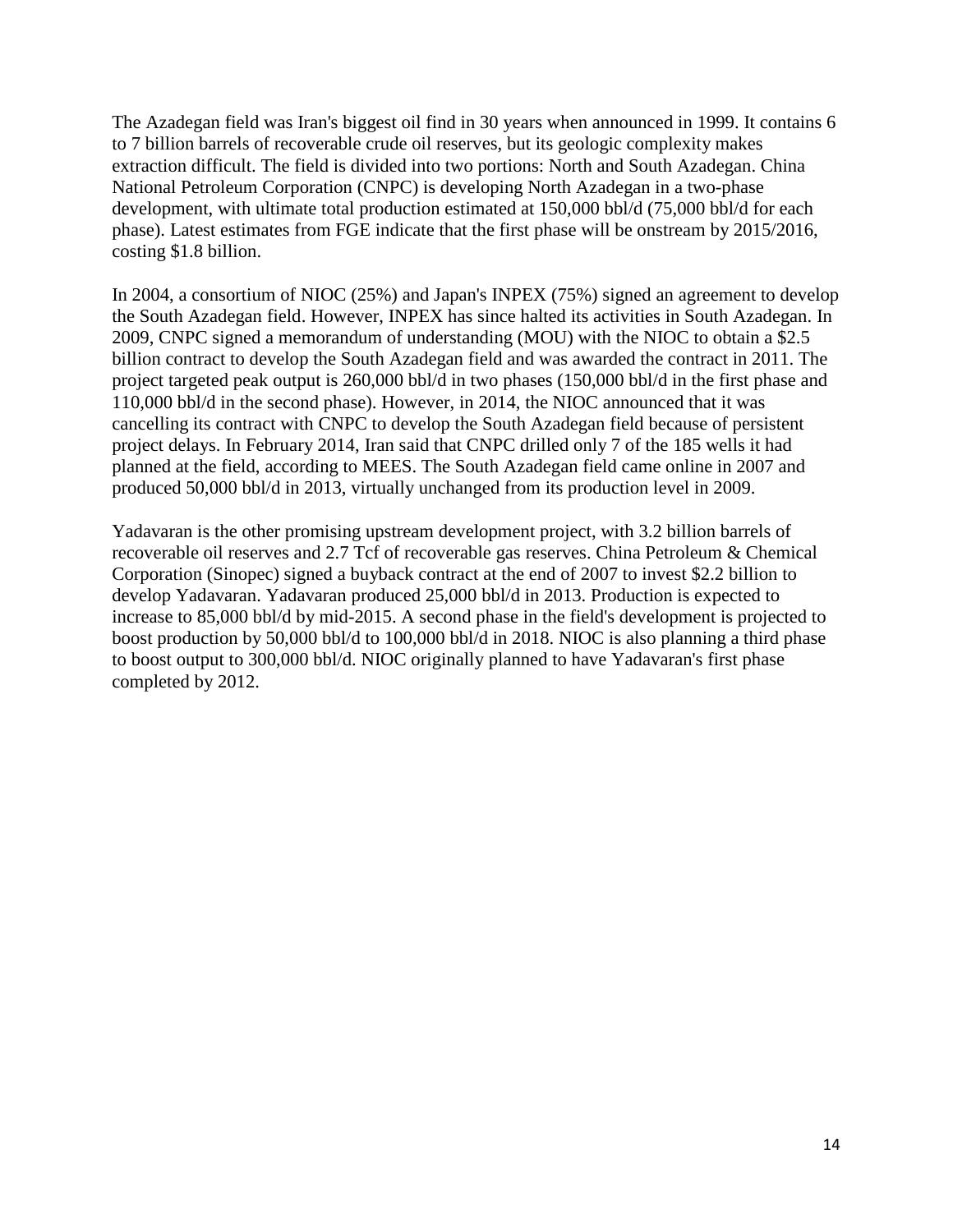| Project                             | Recoverable<br><b>Reserves (billion</b><br>barrels) | <b>Developer</b>                                                                                                    | <b>Status</b>                                                                                                                                                                                                                                                            |
|-------------------------------------|-----------------------------------------------------|---------------------------------------------------------------------------------------------------------------------|--------------------------------------------------------------------------------------------------------------------------------------------------------------------------------------------------------------------------------------------------------------------------|
| South Azadegan                      | 6.0 to 7.0                                          | NIOC recently cancelled<br>its contract with CNPC.<br>The National Iranian<br>Drilling Company will drill<br>wells. | South Azadegan came online in 2007. It<br>produced 50,000 bbl/d in 2013. Phase I<br>targets 150,000 bbl/d and Phase II targets<br>110,000 bbl/d.                                                                                                                         |
| North Azadegan                      |                                                     | <b>CNPC</b>                                                                                                         | Phase I is underway and expected to be<br>completed by 2015-16 (75,000 bbl/d). Phase<br>Il expected to be completed by 2020<br>(75,000 bbl/d).                                                                                                                           |
| Yadavaran                           | 3.2                                                 | Sinopec                                                                                                             | Yadavaran produced 25,000 bbl/d in 2013<br>and it is expected to increase to 85,000<br>bbl/d in 2015. Phase II is expected to add<br>50,000 to 100,000 bbl/d in 2018. (NIOC)<br>Phase III is expected to add more than<br>100,000 bbl/d after 2020.                      |
| Yaran                               | $1.1$ (oil in<br>place <sup>1</sup>                 | PEDEC (South Yaran) and<br>local company Persian<br>Energy (North Yaran)                                            | North Yaran is expected to produce 30,000<br>bbl/d in 2015 and South Yaran 50,000-<br>60,000 bbl/d in 2018.                                                                                                                                                              |
| Azar                                | <b>NA</b>                                           | Iranian consortium                                                                                                  | Shared oil field straddling Iran and Iraq. The<br>field is called Badra on the Iraqi side and is<br>operated by Gazprom Neft. Azar drilling set<br>to resume next year. Initial target<br>production is 30,000 bbl/d at Azar, with<br>plans to increase to 65,000 bbl/d. |
| South Pars (oil<br>layer)           | 1.3                                                 | PEDCO                                                                                                               | Installation of a floating production,<br>storage, and offloading unit needs to occur<br>before production can commence. Initial<br>capacity is expected to be 35,000 bbl/d.                                                                                             |
| Zagheh                              | 3 (oil in place)                                    | Iran is looking for a new<br>developer.                                                                             | In 2014, Iran cancelled the MOU <sup>2</sup> signed<br>with Tatneft Iran Oil. Its production<br>potential is estimated at 55,000 bbl/d of<br>heavy crude.                                                                                                                |
| Bushgan, Kuh-e-<br>Kaki, Kuh-e-Mond | 1.1 (oil in place)                                  | Iran is looking for a new<br>developer.                                                                             | In 2014, Iran cancelled the MOU signed with<br>joint Iranian-Russian and Iranian-Ukrainian<br>companies (Gazprom Pars Kish<br>International). The total production<br>potential is estimated at 22,000 bbl/d.                                                            |

#### **Table 3. Status of selected new upstream oil projects in Iran**

 $1$  Oil in place is defined as the amount of oil estimated to exist in naturally occurring reservoirs. A portion of this oil is typically not technically and/or economically recoverable.

 $2$  MOU stands for memorandum of understanding.

Source: U.S. Energy Information Administration based on FACTs Global Energy (FGE), Arab Oil & Gas Journal, Middle East Economic Survey (MEES), National Iranian Oil Company (NIOC), Bloomberg, Fars News, and United Press International (UPI).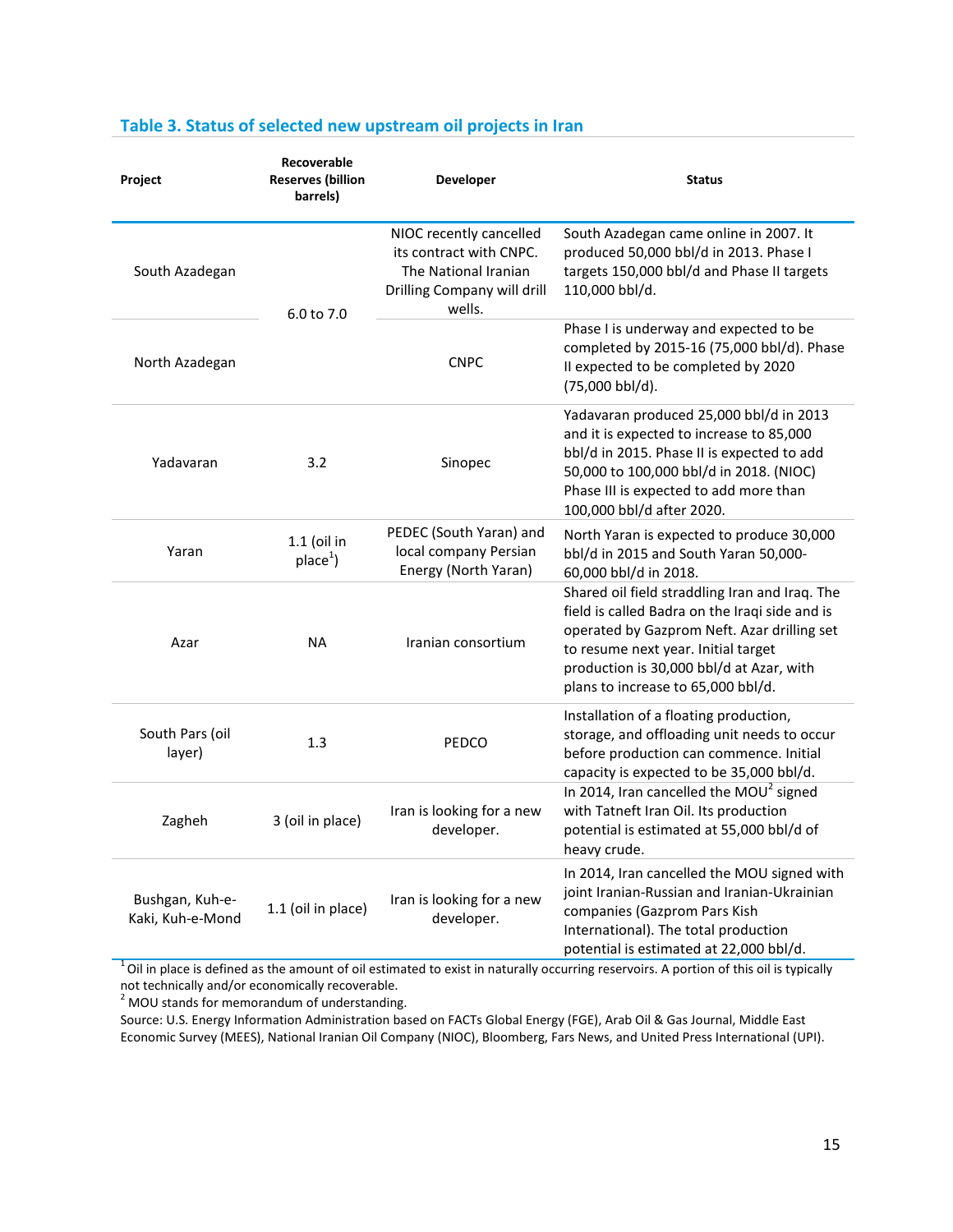### **Crude oil and condensate exports**

*Iran's exports of crude oil and condensate dropped from 2.5 million bbl/d in 2011 to 1.1 million bbl/d in 2013 because the United States and the European Union tightened sanctions that targeted Iran's oil exports. The largest buyers of Iranian crude and condensate are China, India, Japan, South Korea, and Turkey.*

According to data from the International Energy Agency (IEA), Iran's crude oil and condensate exports averaged 1.1 million bbl/d in 2013, 1.4 million bbl/d less than the volume exported in 2011. Iran's ability to sell oil was substantially impeded by new sanctions imposed by the United States and the EU, which went into effect in summer 2012.

Iran's exports increased in the beginning of 2014. From January to May 2014, Iran's exports averaged 1.4 million bbl/d, 300,000 bbl/d higher than the 2013 annual average, according to the IEA. China and India accounted for nearly all of that increase.



### Monthly Iranian exports of crude oil and condensate

#### **Effects of 2011-12 sanctions**

According to the IEA, Iranian crude oil and condensate exports declined by 1 million bbl/d in 2012 compared with the previous year. The decline is attributed to new sanctions imposed by the United States and the EU at the end of 2011 and during the summer of 2012. Iran's ability to sell crude oil was particularly affected by the EU ban on all Iranian petroleum imports as well as the imposition of insurance and reinsurance bans by European P&I Clubs effective July 1, 2012.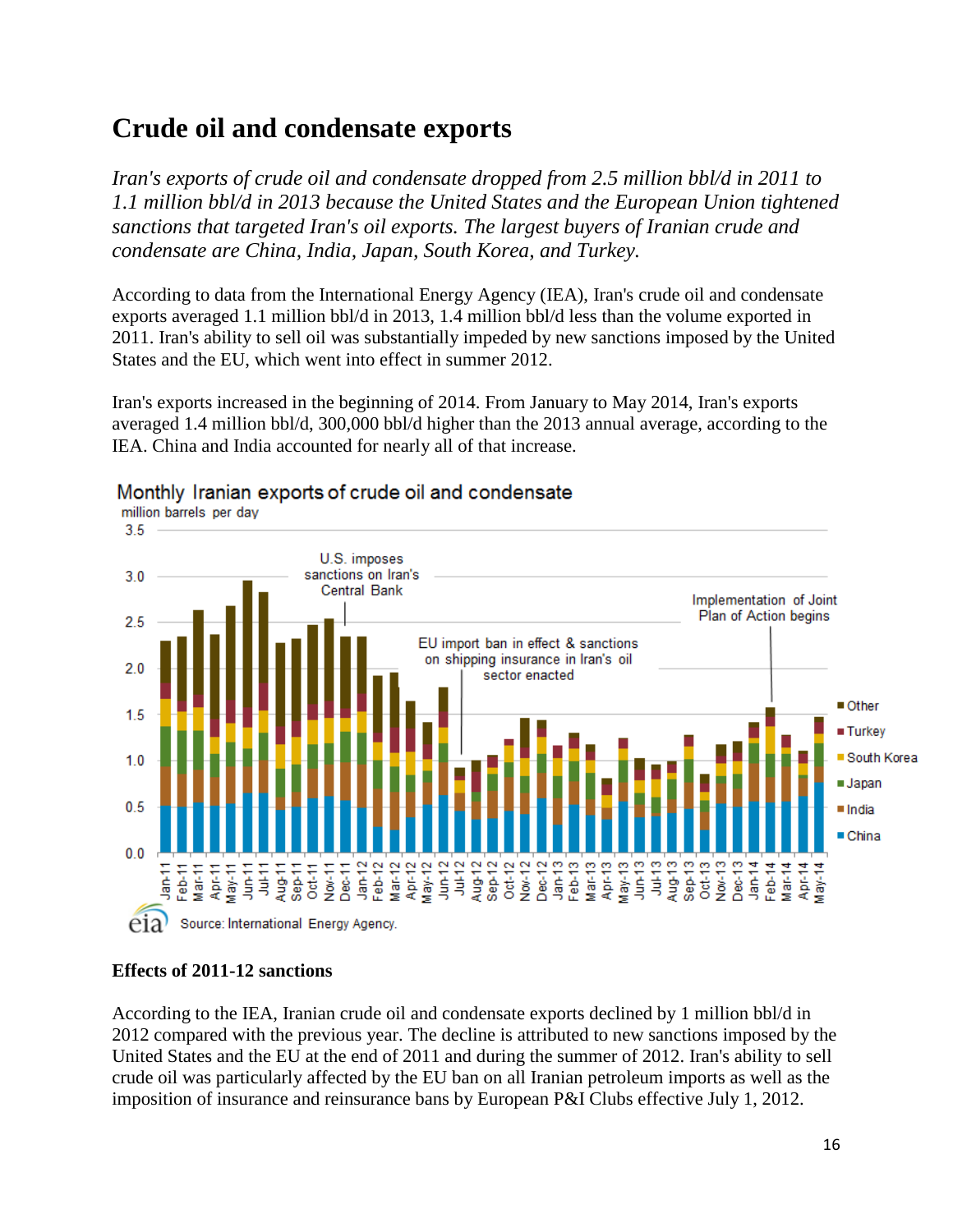European insurers underwrite the majority of insurance policies for the global tanker fleet. The insurance ban particularly affected Iranian oil exports as lack of adequate insurance impeded the sales of Iranian crude to all of its customers, including those in Asia. Iranian exports dropped to less than 1.0 million bbl/d in July 2012 as Japanese, Chinese, Korean, and Indian buyers scrambled to find insurance alternatives. Adding to the insurance difficulties was continued pressure imposed by the U.S. sanctions on Iranian oil customers to decrease their purchases.

Iran and the countries that are continuing to import Iranian oil have since been able to find alternatives to P&I coverage from EU companies. By the last quarter of 2012, Iranian exports recovered somewhat as [Japan,](http://wwwdev.eia.gov/countries/cab.cfm?fips=JA) [South Korea,](http://wwwdev.eia.gov/countries/cab.cfm?fips=KS) and [India](http://wwwdev.eia.gov/countries/cab.cfm?fips=IN) began to issue sovereign guarantees for vessels carrying Iranian crude oil and condensate. [China](http://wwwdev.eia.gov/countries/cab.cfm?fips=CH) and India began to accept Iranian Kish P&I Club guarantee on the vessels that shipped oil to its refineries. Nonetheless, Iranian exports have failed to reach export levels prior to the latest sanctions.

In 2012, sanctions were not the only driver of export decreases. For example, commercial interests contributed to the decrease in China's imports, as Chinese buyers were engaged in a contractual dispute with Iran in the first quarter of 2012. China is Iran's largest trading partner and its biggest oil importer, according to the World Bank. Chinese refiners significantly decreased their purchases of Iranian crude and condensate as a result of a dispute over the terms of annual purchase contracts. Although eventually Unipec (the trading arm of China's largest refiner Sinopec Corporation) signed a supply contract with NIOC for volumes comparable to those imported in 2011, the contract did not allow NIOC to make up for the oil sales that did not get delivered to China in the first quarter of that year.

#### **Petroleum product exports**

In addition to crude oil and condensate, Iran also exports petroleum products. According to FGE, Iran exported about 240,000 bbl/d of petroleum products in 2013, most of which was fuel oil and LPG sent to Asian markets. Iran's petroleum product exports declined by roughly 40% in 2013 compared with the 2011 level. According to FGE, U.S. and EU sanctions affected Iran's ability to sell petroleum products as well.

#### **Oil terminals**

The Kharg, Lavan, and Sirri Islands, located in the Persian Gulf, handle almost all of Iran's crude oil exports. Iran also has two small crude oil terminals at Cyrus and Bahregansar, one terminal along the Caspian Sea, and other terminals that handle mostly refined product exports and imports. Condensate from the South Pars natural gas field is exported from the Assaluyeh terminal.

**Kharg Island** is the largest and main export terminal in Iran. Roughly 90% of Iran's exports are sent via Kharg. Kharg's loading system has a capacity of 5.0 million bbl/d. The terminal processes all onshore production (the Iranian Heavy and Iranian Light Blends) and offshore production from the Froozan field (the Froozan Blend). The Kharg terminal includes the main Tjetty, the Sea Island that is located on the west side of Kharg, and the Dariush terminal to the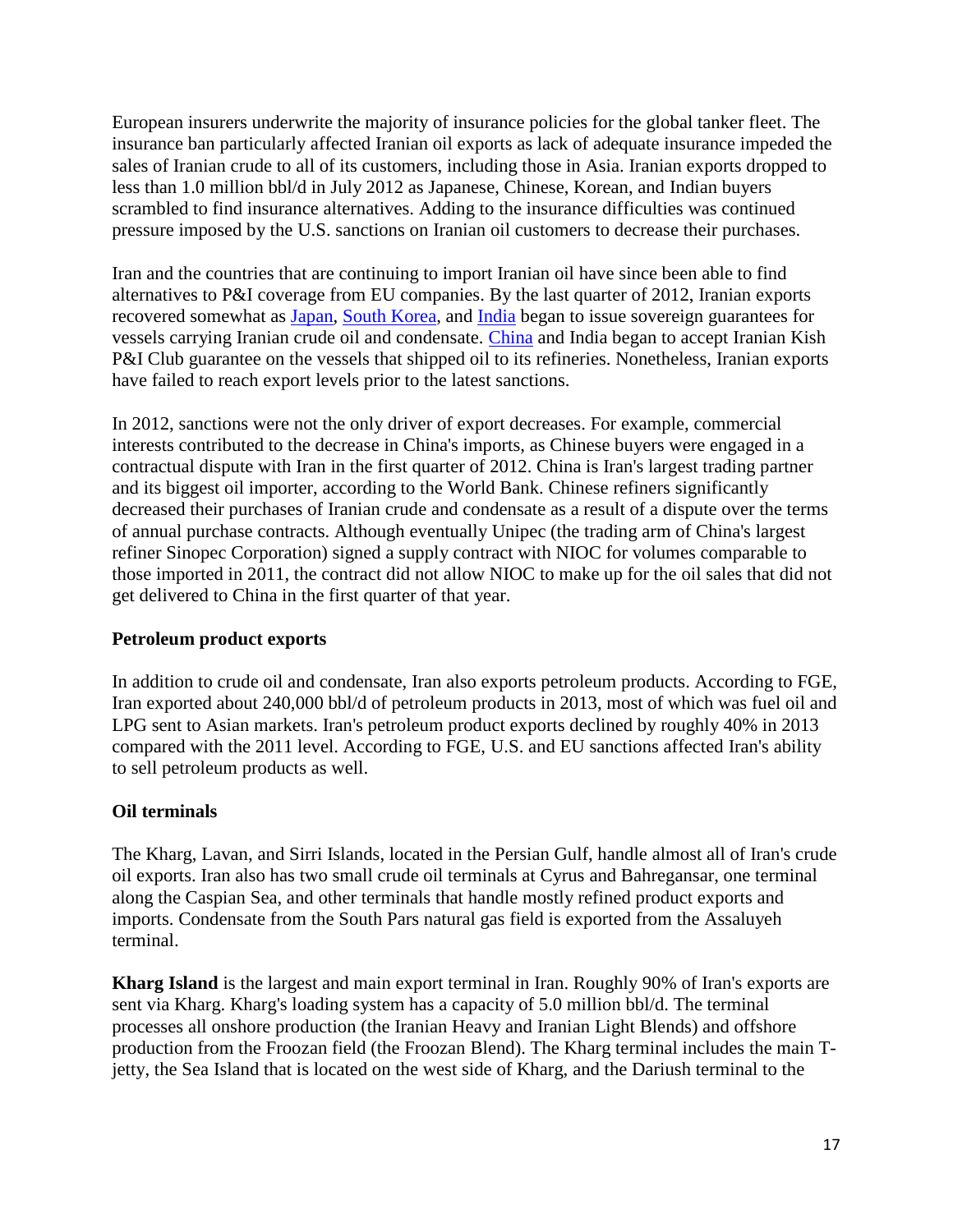south. Kharg Island relies on storage to ensure even operations, and its current storage capacity is expected to increase to 28 million barrels of oil in 2014.

**Lavan Island** mostly handles exports of the Lavan Blend sourced from offshore fields. Lavan is Iran's highest-quality export grade and one of Iran's smallest streams. Lavan's production averaged less than 100,000 bbl/d in 2013, but the Lavan facilities have the capacity to process 200,000 bbl/d of crude oil. Lavan has a two-berth jetty, which can accommodate vessels up to 250,000 deadweight tons. Lavan's storage capacity is 5.5 million barrels.

**Sirri Island** serves as a loading port for the Sirri Blend that is produced in the offshore fields of the same name. The Sirri terminal includes a loading platform equipped with four loading arms that can load tankers from 80,000 to 330,000 deadweight tons. Its storage capacity is 4.5 million barrels.

The small offshore loading terminal at **Cyrus** can handle tankers up to 70,000 deadweight tons. Crude is stored on a barge moored nearby, according to *Arab Oil and Gas Journal*. The **Bahregansar** field in the northern Persian Gulf has its own loading terminal. It features one single buoy mooring that can load tankers up to 250,000 deadweight tons.

**Neka** is Iran's Caspian Sea port and was built to receive crude oil imports from Caspian region producers that are delivered under swap agreements. The port was built in 2003 and has a storage capacity of 1 million barrels and can handle up to 100,000 bbl/d of crude oil, according to FGE. Neka has not been operational since 2011. The terminal was previously used to facilitate swap agreements with [Azerbaijan,](http://wwwdev.eia.gov/countries/cab.cfm?fips=AJ) [Kazakhstan,](http://wwwdev.eia.gov/countries/cab.cfm?fips=KZ) and [Turkmenistan.](http://wwwdev.eia.gov/countries/cab.cfm?fips=TX) Under these agreements, Iran received crude oil at its Caspian Sea port of Neka, which was processed in the Tehran and Tabriz refineries. In return, Iran exported the same amount of crude oil through its Persian Gulf ports.

The export terminals **Bandar Mahshahr** and **Abadan** (also known as Bandar Imam Khomeini), are near the Abadan refinery and are used to export refined product from the Abadan refinery. **Bandar Abbas**, located near the northern end of the Strait of Hormuz, is Iran's main fuel oil export terminal.

### **Consumption and downstream**

*Iran is the second-largest oil-consuming country in the Middle East, second to Saudi Arabia. Over the past few years, Iran has expanded its domestic refining capacity to meet growing domestic demand, particularly for gasoline. Almost all of Iran's domestic oil consumption was of locally produced products.*

Iran is the second-largest oil-consuming country in the Middle East, second to Saudi Arabia. Iranian domestic oil consumption is mainly diesel, gasoline, and fuel oil. Total oil consumption averaged approximately 1.75 million bbl/d in 2013, almost 3% higher than the year before. In the past, Iran had limited domestic oil refining capacity and was heavily dependent on imports of refined products, especially gasoline, to meet domestic demand. In response to international sanctions and the resulting difficulty in purchasing refined products, Iran expanded its domestic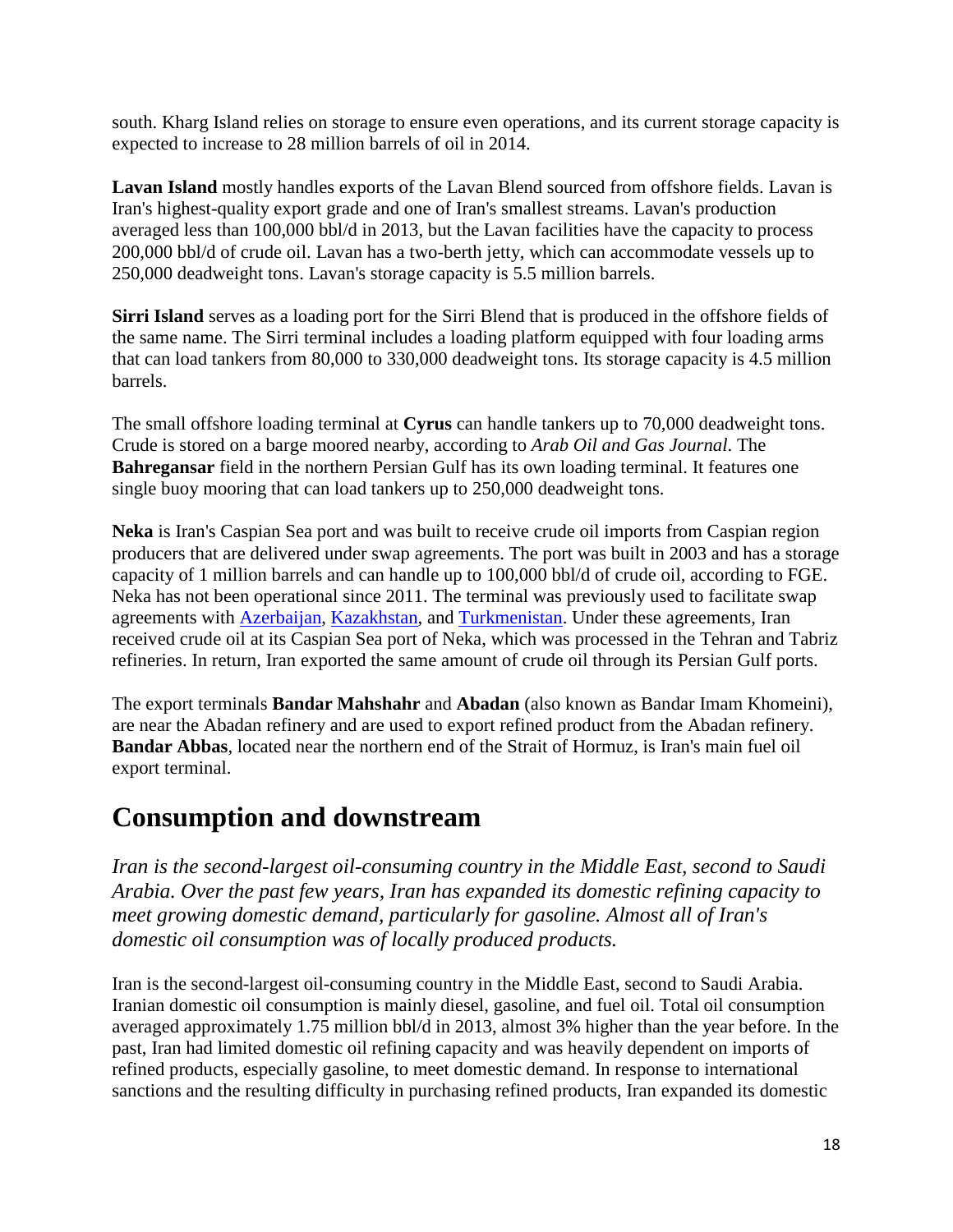refining capacity. As of September 2013, Iran's total crude oil distillation capacity was nearly 2.0 million bbl/d, about 140,000 bbl/d more than the previous year, according to FGE. Most of that increase came from expansion projects that were recently completed at the Arak and Lavan refineries. Iran also extracts petroleum products at natural gas processing plants (naphtha and liquefied petroleum gas). A small amount of crude oil, approximately 4,000 bbl/d, is directly burned for power generation.

Almost all of Iran's product consumption was locally produced. In 2013, FGE estimates that Iran imported almost 17,000 bbl/d of petroleum products, of which roughly 85% was gasoline. Over the past several years, Iran's gasoline import dependence has decreased significantly as a result of increased domestic refining capacity and subsidy cuts. Iran plans to increase gasoline production capacity at the Isfahan and Bandar Abbas refineries by the end of 2014. Despite refinery expansions, FGE expects Iran's gasoline imports to increase over the medium and long term because of increased gasoline demand and the government's plan to reduce gasoline production at petrochemical plants. However, gasoline demand is expected to decrease in the short term because of higher prices as a result of subsidy cuts.

#### **Rationing and subsidies**

Iran's energy prices are heavily subsidized, particularly gasoline prices. At the end of 2010, the government initiated the first phase of the subsidy reform, decreasing the subsidies on energy prices to discourage waste. Phase II of the subsidy reform was initiated in early 2014. According to FGE, gasoline prices have risen by 43% to 75%. As a result, gasoline consumption is expected to decline in the near term, at least in 2014. The subsidy reform also includes phasing out subsidies for natural gas.

|  | <b>Table 4: Oil Refineries in Iran</b> |  |
|--|----------------------------------------|--|
|  |                                        |  |

| Refinery                          | <b>Crude Distillation Capacity</b><br>(thousand bbl/d) |  |
|-----------------------------------|--------------------------------------------------------|--|
| Abadan                            | 360                                                    |  |
| Isfahan                           | 370                                                    |  |
| <b>Bandar Abbas</b>               | 345                                                    |  |
| Tehran                            | 250                                                    |  |
| Arak                              | 250                                                    |  |
| Borzuyeh                          | 120                                                    |  |
| Tabriz                            | 110                                                    |  |
| Shiraz                            | 50                                                     |  |
| Kermanshah                        | 25                                                     |  |
| Lavan Island                      | 50                                                     |  |
| BooAli Sina                       | 34                                                     |  |
| Booshehr                          | 10                                                     |  |
| Aras                              | 5                                                      |  |
| Total                             | 1,979                                                  |  |
| Source: Facts Global Energy, 2013 |                                                        |  |

19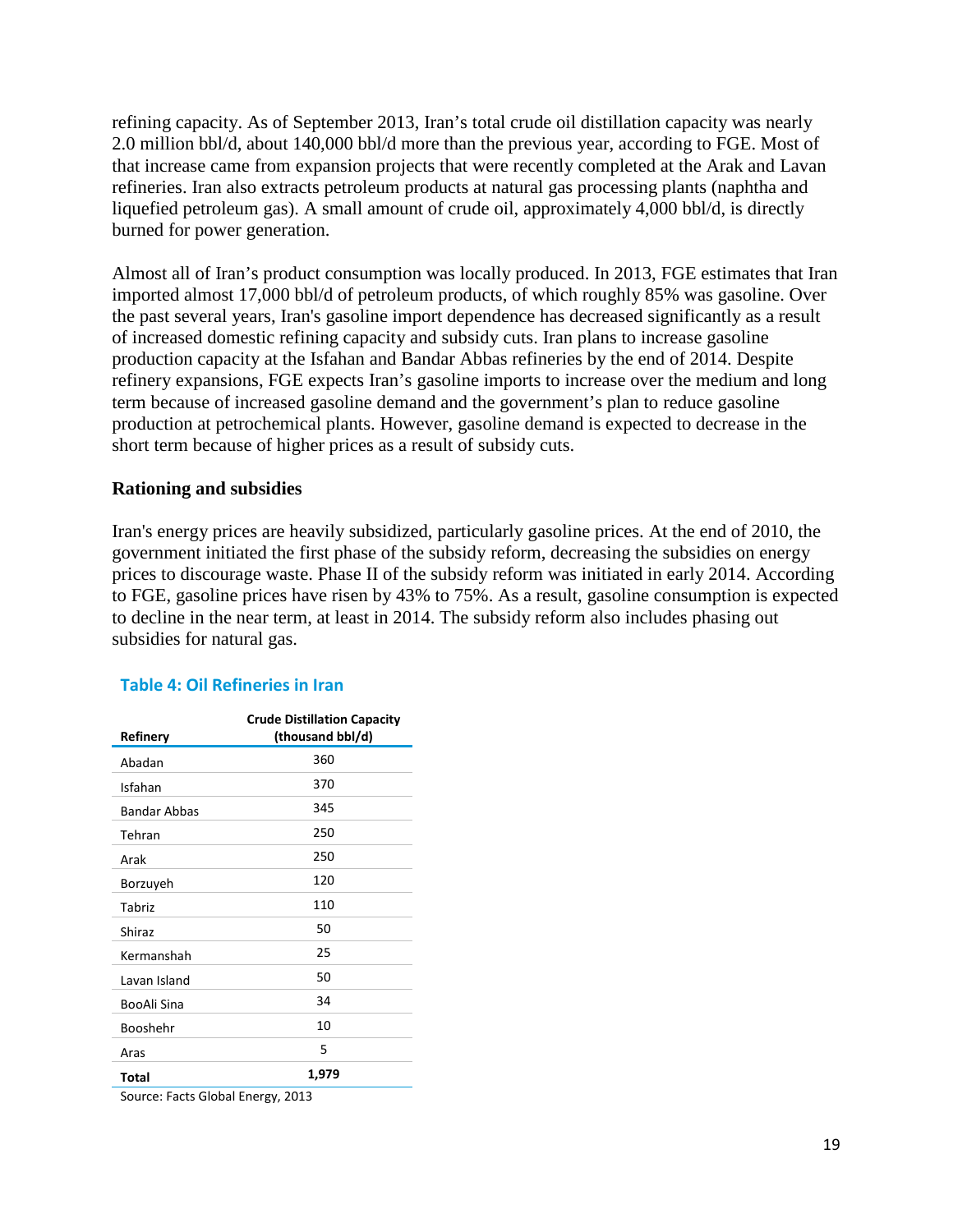# **Natural gas sector**

### **Reserves**

*Iran is the second-largest proved natural gas reserve holder in the world, behind Russia. Iran holds 17% of the world's proved natural gas reserves and more than onethird of OPEC's reserves. Iran's largest natural gas field, South Pars, is estimated to hold roughly 40% of Iran's gas reserves. However, the vast majority of Iran's gas reserves are undeveloped.*

According to *Oil & Gas Journal*, as of January 2014, Iran's estimated proved natural gas reserves were 1,193 Tcf, second only to Russia. Iran holds 17% of the world's proved natural gas reserves and more than one-third of OPEC's reserves. Iran has a high success rate of natural gas exploration, in terms of wildcat drilling, which is estimated at 79% compared to the world average success rate of 30% to 35%, according to FGE.

Iran's largest gas field is South Pars, a non-associated gas field located offshore in the middle of the Persian Gulf. South Pars is a portion of a larger gas structure that straddles the territorial water borders of Iran and Qatar. It is called the North field in Qatar. South Pars reserves account for roughly 40% of Iran's total gas reserves, and the field is also estimated to hold 17 million barrels of condensate in place. Other major gas fields in Iran include: Kish, North Pars, Tabnak, Forouz, and Kangan. These fields and others also hold large amounts of condensate reserves. Iran is also estimated to hold 2 Tcf of proved and probable natural gas reserves onshore and offshore in the Caspian basin.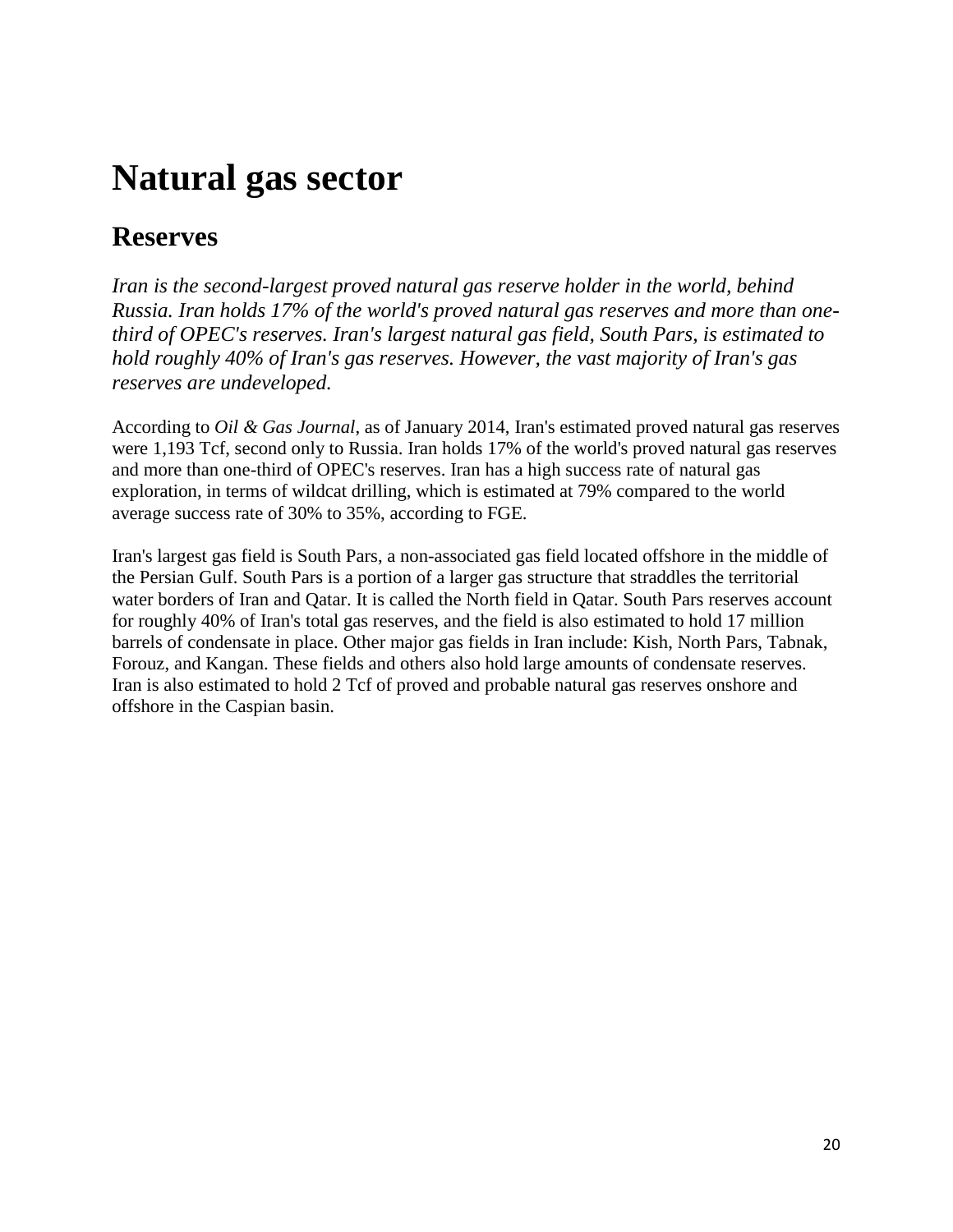

### Largest proved reserve holders of natural gas, January 2014

**Iran's natural gas infrastructure**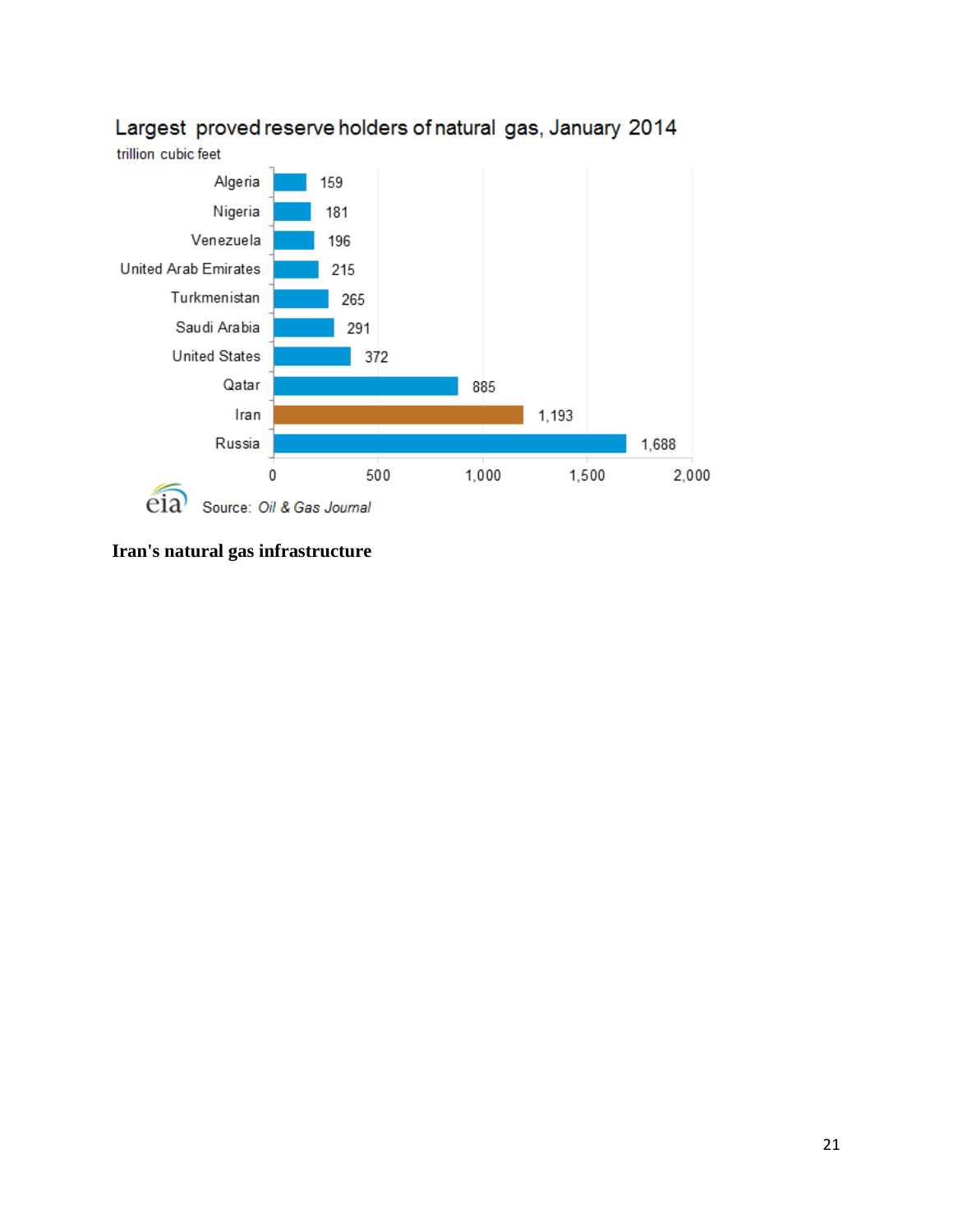

Source: U.S. Energy Information Administration, IHS EDIN

### **Exploration**

*Although finding new natural gas reserves is not a high priority because much of Iran's current reserves are undeveloped, there have been significant gas discoveries in recent years.*

Iran's natural gas resources are abundant, and although exploration for new resources is not a priority for the Iranian government, a number of new finds have been announced recently. In 2011, four sizeable new discoveries were announced: Khayyam (onshore), Forouz B (offshore in Persian Gulf), Madar (offshore in the Persian Gulf), and Sardare Jangal fields (offshore in Caspian Sea).

The discovery of the Khayyam field, located near the city of Assaluyeh, was announced in January 2011. According to *Arab Oil and Gas Journal*, the field contains 9.2 Tcf of natural gas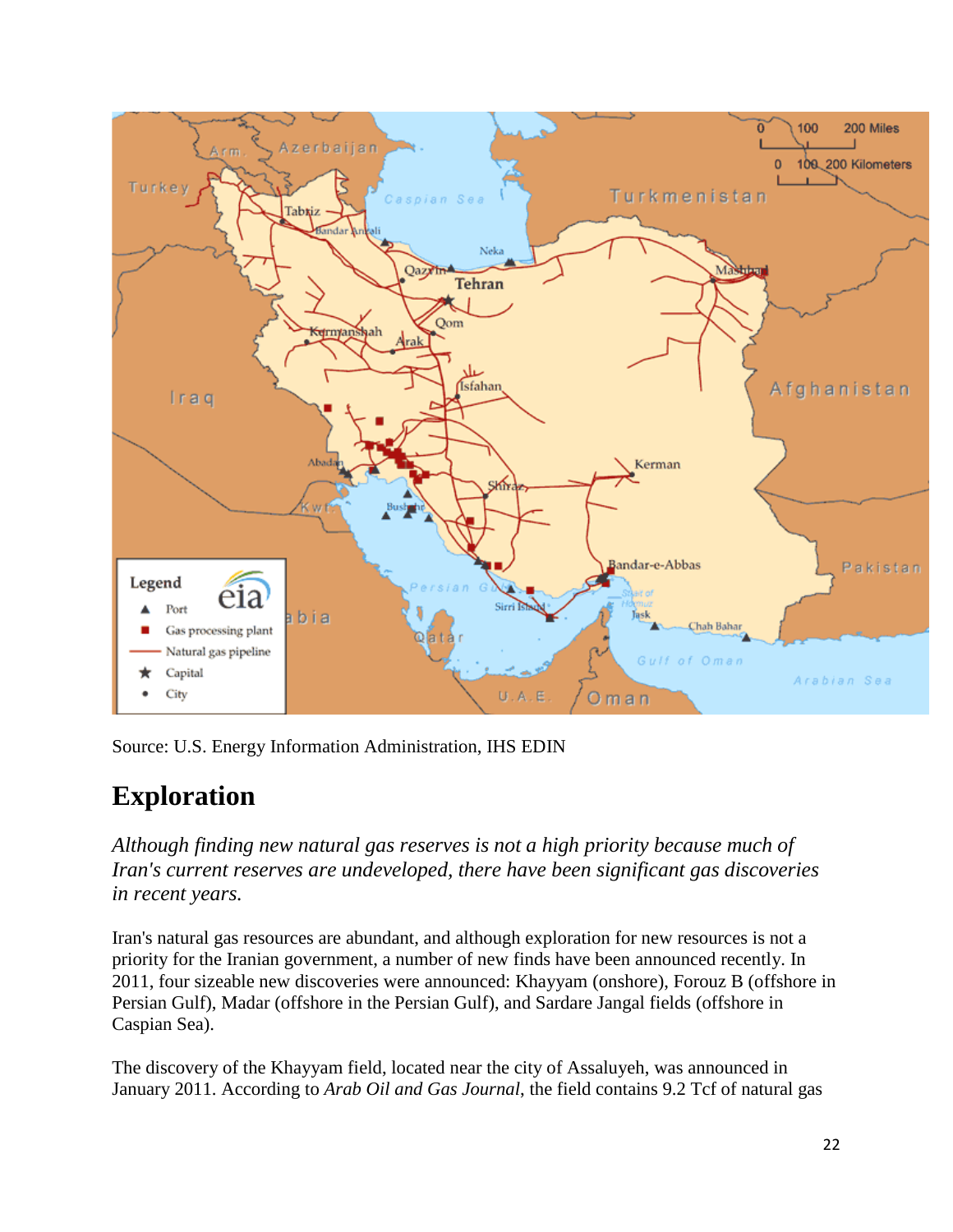in place, of which at least 7.3 Tcf is believed to be recoverable, along with approximately 220 million barrels of condensate reserves. The Forouz B field was discovered in the Persian Gulf, close to Lavan Island, and holds an estimated 29 Tcf of gas in place. The Madar field, close to Assaluyeh, is thought to hold about 17.5 Tcf of natural gas in place and 653 million barrels of recoverable condensate reserves.

In December 2011, Khazar Oil Company (a NIOC subsidiary) discovered the giant Sardare Jangal field approximately 150 miles offshore in the Caspian Sea. Based on initial assessments, the field is estimated to hold 50 Tcf of natural gas in place. Given the field's position in the Caspian Sea, it is possible that Iran shares the field with Azerbaijan. However, the lack of a border delineation agreement among littoral states could complicate the development of this field.

### **Production**

*Iran is the world's third-largest dry natural gas producer, after the United States and Russia, and accounted for nearly 5% of the world's dry natural gas production in 2012. Despite repeated delays in field development and the effects of sanctions, Iran's natural gas production is expected to increase in the coming years. In 2012, almost 40% of Iran's gross natural gas production came from the South Pars field.*

Gross natural gas production totaled almost 8.2 Tcf in 2012, increasing 3% from the previous year. Of the 8.2 Tcf produced, most of it was **marketed** (6.54 Tcf), and the remainder was reinjected into oil wells to enhance oil recovery (1 Tcf) and vented and flared (0.62 Tcf). Reinjecting natural gas plays a critical role in oil recovery at Iran's fields. As a result, natural gas reinjection is expected to increase in the coming years. Some estimates indicate that NIOC will require 7 to 8 billion cubic feet per day (Bcf/d) of natural gas for reinjection into its oil fields in the next decade, according to FGE. Iran also flares (burns off) a substantial portion of its gross production. According to Cedigaz, Iran flared the second-largest amount of natural gas in the world in 2012, after Russia. Gas is flared because of the lack of infrastructure to capture and transport gas associated with oil production.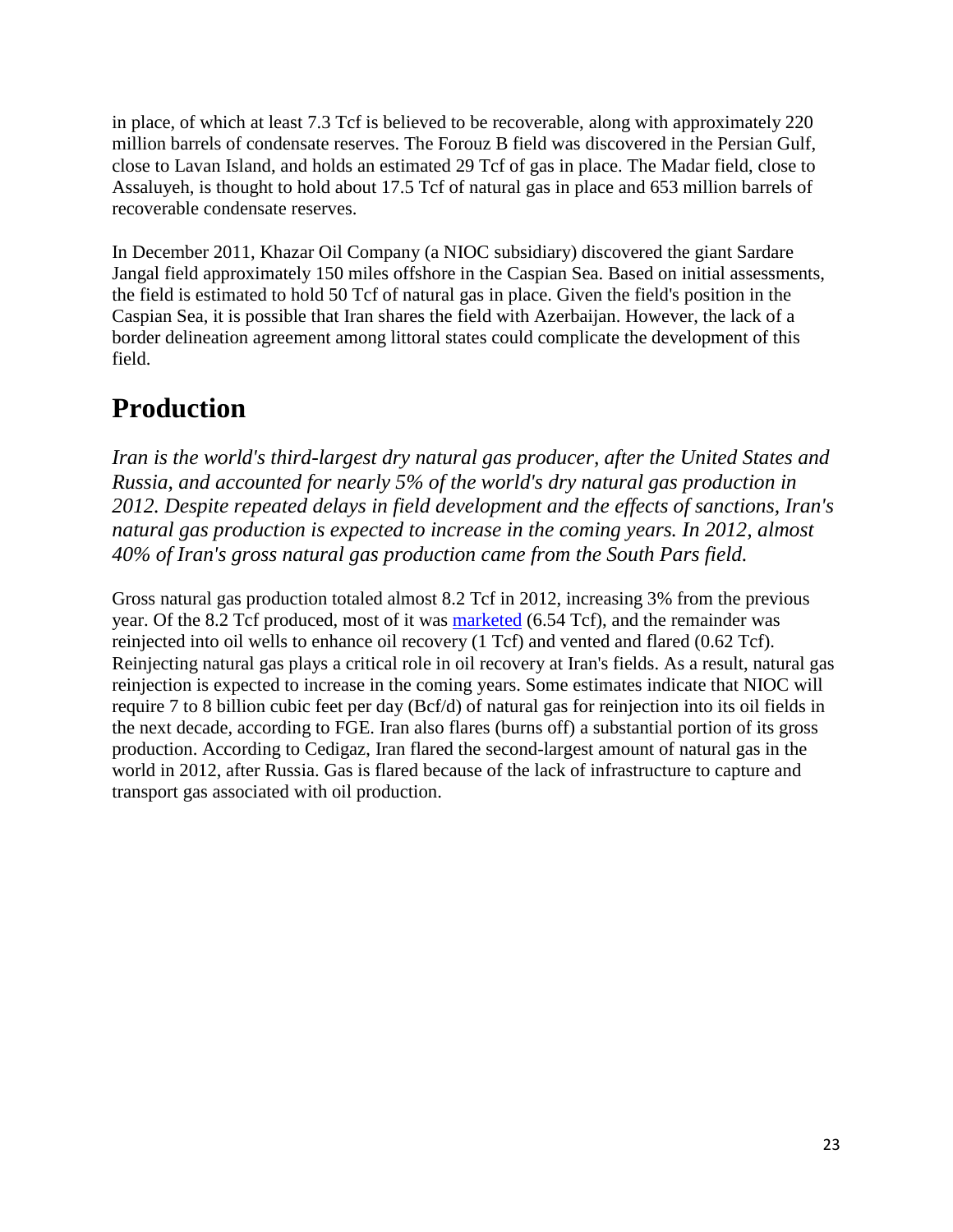

### Gross natural gas production in Iran, 2003-12

Dry natural gas production is a subset of marketed production. Marketed production includes dry natural gas, liquid hydrocarbons, and natural gas used in field and processing plant operations. In 2012, 69% of the gross natural gas production was marketed as dry gas. Iran's dry natural gas production has rapidly increased to more than 5.6 Tcf in 2012, almost double the amount produced 10 years ago. Iran is the world's third-largest dry natural gas producer, after the United States and Russia, and accounted for nearly 5% of the world's dry natural gas production in 2012. The vast majority of Iran's production is consumed domestically. Domestic consumption has increased alongside production and totaled 5.5 Tcf in 2012.

The South Pars field accounted for almost 40% of Iran's gross natural gas production, with sizeable production also coming from the Nar, Kangan and Tabnak fields. Nearly 80% of gross production came from non-associated gas fields, with the remainder of gross natural gas produced being associated with oil. Associated natural gas production originates mainly from the Khuzestan, Ilam, and Kermanshah provinces, along with offshore oil fields.

Much like in the oil sector, the natural gas sector has been hampered by international sanctions. Although sanctions targeting the Iranian natural gas exports were only recently enacted by the EU, lack of foreign investment and sufficient financing has resulted in slow growth in Iran's natural gas production. According to some analysts, Iran should have become one of world's leading natural gas producers and exporters given its large resource base. Development of its fields has been hampered by a combination of financing, technical, and contractual issues.

Nonetheless, Iran's natural gas production has grown, and output is likely to continue to increase in the coming years. FGE projects that Iran's gross natural gas production will increase to 10.6 Tcf in 2020, but that growth will depend on the pace of development of the South Pars field.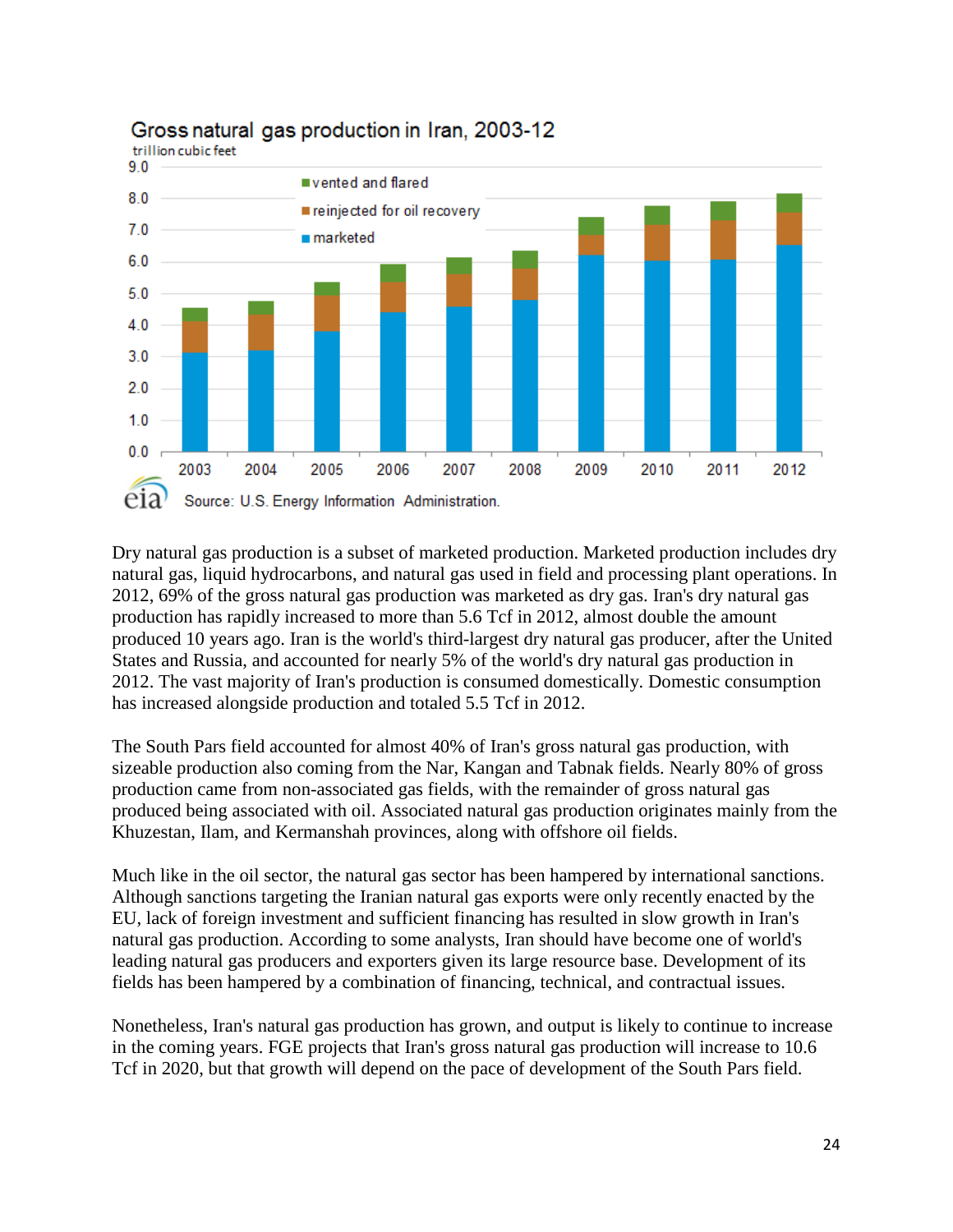#### **Iran's major natural gas fields**



Source: U.S. Energy Information Administration, IHS EDIN

### **South Pars Gas Field**

*Natural gas production from South Pars is critical to meet increasing domestic consumption and Iran's current and to meet future export obligations.*

The most significant energy development project in Iran, the South Pars field, accounted for nearly 40% of Iran's gross natural gas production in 2012 and holds 40% of Iran's total proved natural gas reserves. Discovered in 1990 and located 62 miles offshore in the Persian Gulf, South Pars has a 24-phase development scheme. The total cost is expected to exceed \$100 billion, which excludes downstream facilities, according to *Arab Oil and Gas Journal*.

The entire project is managed by [Pars Oil & Gas Company](http://www.pogc.ir/tabid/112/Default.aspx) (POGC), a subsidiary of NIOC. Each of the 24 phases has a combination of natural gas with condensate and/or NGPL production. Production from phases 1 to 10 was originally designed to be allocated for the domestic market for consumption and reinjection. Production from the remaining phases is planned for export via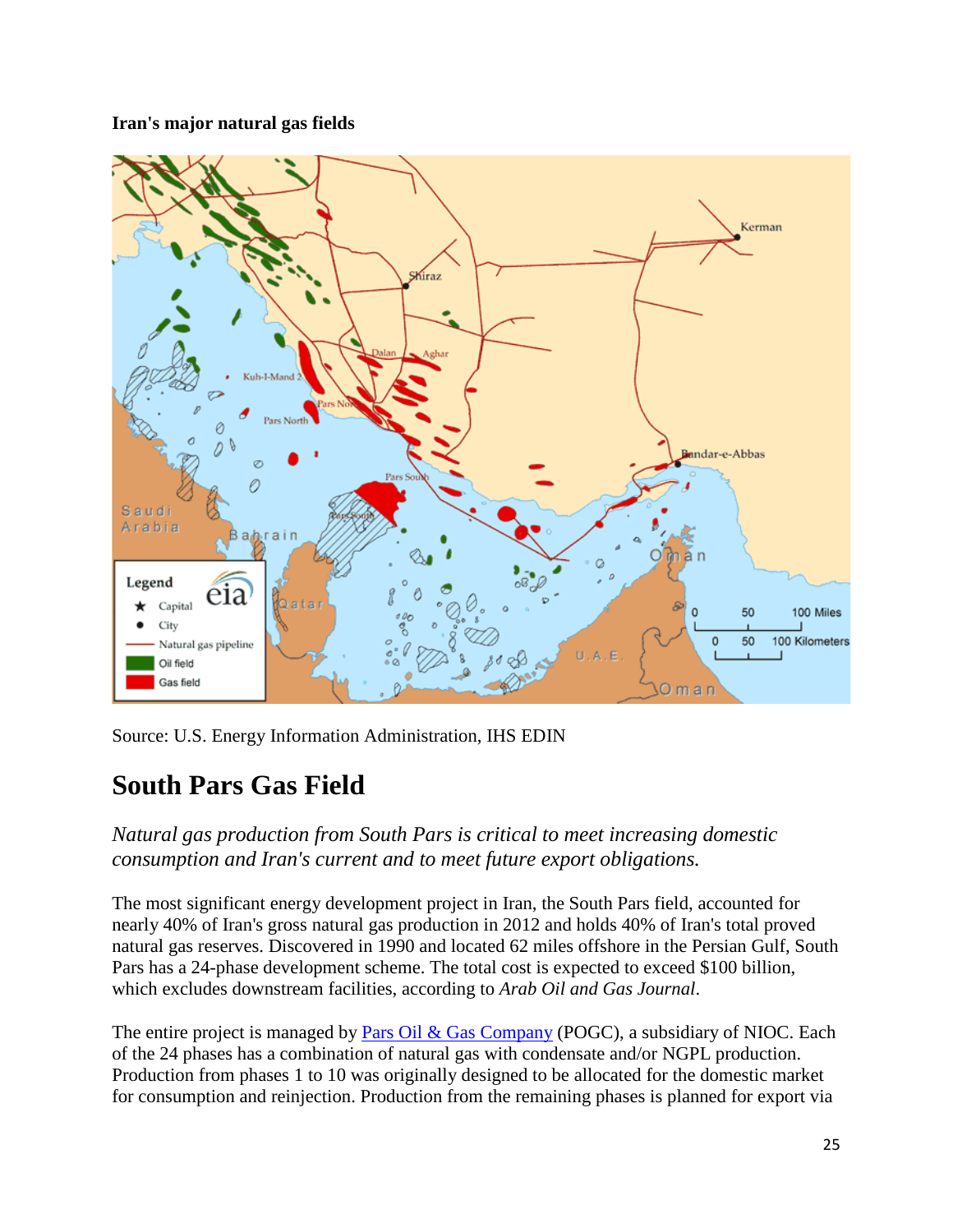pipelines and as liquefied natural gas (LNG) and/or used for proposed gas-to-liquids (GTL) projects.

Currently, phases 1 to 10 and phase 12 are producing natural gas. Phase 12 is the most recent to come online in February 2014, although it is not expected to reach its full capacity of 3 Bcf/d of natural gas and 120,000 bbl/d of condensate until 2016-17. Phases 15 and 16 are the next phases planned to come online in 2015, eventually reaching full capacity of 2 Bcf/d of natural gas and 80,000 bbl/d of condensate a year following its start.

| Phase          | <b>Natural Gas</b><br>Capacity (Bcf/d) | Condensate<br>Capacity (bbl/d) | <b>Participating Companies</b> | <b>Start Year or</b><br><b>Expected Start</b><br><b>Date</b> |
|----------------|----------------------------------------|--------------------------------|--------------------------------|--------------------------------------------------------------|
| $\mathbf{1}$   | $\mathbf{1}$                           | 40,000                         | PetroPars, Petronas            | 2004                                                         |
| $\overline{2}$ | $\overline{2}$                         | 80,000                         | Total, Petronas,               | 2002                                                         |
| 3              |                                        |                                | Gazprom                        |                                                              |
| 4              | $\overline{2}$                         | 80,000                         | ENI, PetroPars, NaftIran       | 2004                                                         |
| 5              |                                        |                                |                                |                                                              |
| 6              |                                        |                                |                                |                                                              |
| $\overline{7}$ | 3.9                                    | 156,000                        | Statoil, PetroPars             | 2009                                                         |
| 8              |                                        |                                |                                |                                                              |
| 9              | $\overline{2}$                         | 80,000                         | PetroPars                      | 2011                                                         |
| 10             |                                        |                                |                                |                                                              |
| 11             | $\overline{2}$                         | 80,000                         | PetroPars                      | $2020+$                                                      |
| 12             | 3                                      | 120,000                        | POGC, NIOC, PDVSA              | 2014                                                         |
| 13             | $\overline{2}$                         | 80,000                         | Mapna, Sadra, Pedro<br>Pidar   | $2020+$                                                      |
| 14             | $\overline{2}$                         | 77,000                         | IDRO, IEOCC, NIDC              | 2017                                                         |
| 15             | $\overline{2}$                         | 80,000                         | POGC, ISOICO                   | 2015                                                         |
| 16             |                                        |                                |                                |                                                              |
| 17             | $\overline{2}$                         | 80,000                         | PetroPars, OIEC, IOEC          | 2016                                                         |
| 18             |                                        |                                |                                |                                                              |
| 19             | $\overline{\mathbf{c}}$                | 77,000                         | PetroPars, IOEC                | 2018                                                         |
| 20             | $\overline{2}$                         | 75,000                         | <b>OIEC</b>                    | 2017                                                         |
| 21             |                                        |                                |                                |                                                              |
| 22             |                                        |                                |                                |                                                              |
| 23             | $\overline{2}$                         | 77,000                         | Petro Sina Arian, Sadra        | 2016                                                         |
| 24             |                                        |                                |                                |                                                              |
| <b>Total</b>   | 30                                     | 1,182,000                      |                                |                                                              |

#### **Table 5: South Pars Natural Gas Field Development**

Note: POGC: Pars Oil and Gas Company; PDVSA: Petroleos de Venezuela S.A.; IDRO: Industrial Development and Renovation Organization of Iran; NIDC: National Iranian Drilling Company; ISOICO: Iran Shipbuilding and Offshore Industries Complex Company; OIEC: Oil Industries Engineering Construction Company; IOEC: Iranian Offshore Engineering and Construction Company.

Note: Total, ENI, and Statoil are currently not participating in South Pars.

Source: Arab Oil and Gas Directory, FACTS Global Energy, and U.S. Energy Information Administration.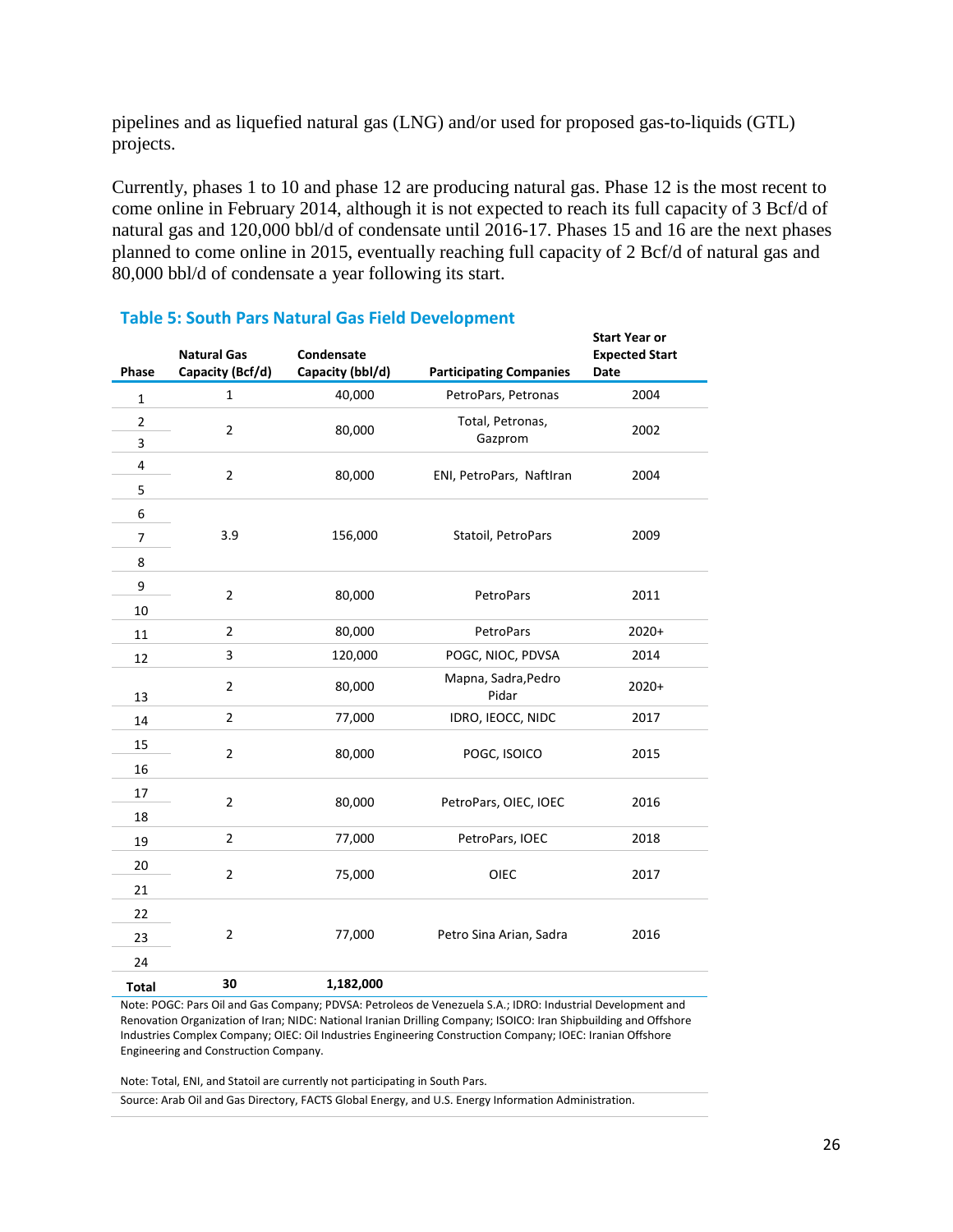### **Other field developments**

**The Kish field**, which was originally thought to hold approximately 48 Tcf of natural gas reserves, was reassessed in mid-2011 to 70 Tcf. According to FGE, Kish may be one of Iran's more lucrative natural gas prospects because of its reserves and location. PEDEC put in place a six-phase plan to develop Kish, which could produce more than 4 Bcf per day of natural gas. Because of repeated contractual disagreements among companies involved in the development of this field, as well as the infrastructure required (which includes the construction of a natural gas processing plant, gas pipelines, and a new power plant), the first phase of this field is unlikely to come online before 2020.

**The North Pars field** has approximately 50 Tcf recoverable reserves of sour gas. China National Offshore Oil Corporation (CNOOC) signed an agreement with NIOC to develop North Pars. However, Iran cancelled the contract with CNOOC after CNOOC paused its activities as a result of U.S. sanctions. According to FGE, this project is not likely to come online before 2020.

The Lavan field's estimated recoverable reserves are approximately 6.6 Tcf, with 62 million barrels of condensate reserves. The first phase of the project, expected to be completed by 2015- 2016, will produce 750 million cubic feet per day (MMcf/d) of natural gas and 11,000 bbl/d of condensate.

**The Forouz B field's** recoverable reserves are estimated at 25 Tcf. Production from this field is expected to be used for electricity generation for export to [Iraq,](http://wwwdev.eia.gov/countries/cab.cfm?fips=IZ) [Turkey,](http://wwwdev.eia.gov/countries/cab.cfm?fips=TU) Pakistan, and [Oman.](http://wwwdev.eia.gov/countries/cab.cfm?fips=MU) The first gas from Forouz B is expected in 2017-18.

**The Golshan and Ferdowsi fields** hold 39 Tcf and 11 Tcf of recoverable natural gas reserves, respectively. Contracts for the development of these fields were awarded but subsequently cancelled. There are currently no development plans. NIOC plans to award these fields to Iranian firms sometime during 2014. First production is not expected until after 2020.

### **Consumption**

In 2012, Iran consumed an estimated 5.5 Tcf of dry natural gas, an increase of 2% compared with the previous year. The residential and commercial sector accounted for the largest share of dry natural gas consumption (34%), followed by electric power (28%), industrial (25%), transportation (5%), and other sectors (8%), according to FGE. While Iran's domestic natural gas consumption has been growing in those sectors, domestically-produced natural gas is also central to Iran's plans to increase crude oil production through EOR techniques. In 2012, Iran reinjected more than 1.0 Tcf of natural gas in its oil fields to help boost oil production. In addition to domestic consumption and reinjection for oil recovery, Iran also must dedicate a portion of its natural gas production to fulfill contractual export commitments.

Iran has experienced seasonal natural gas supply shortages in the winter months mostly because of the delay of the South Pars projects. Also, Iran's natural gas imports declined by roughly 50% in 2012 over the previous year, reflecting substantially fewer volumes imported from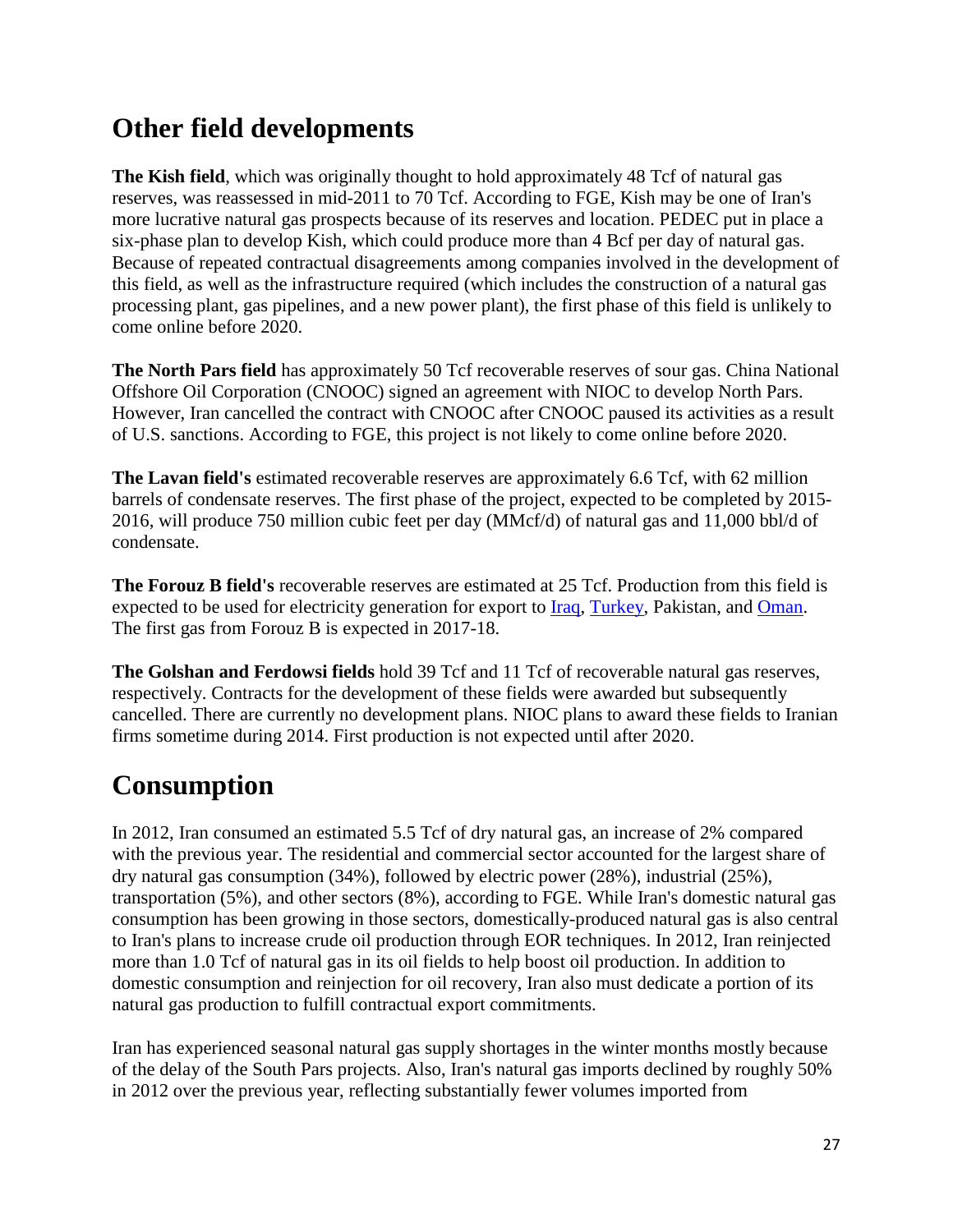Turkmenistan because U.S. and EU sanctions interfered with financial transactions. As a result of the 2013 natural gas supply shortage, power plants were switched to use fuel oil and diesel. Also, natural gas supply, used to fuel compressed natural gas (CNG) stations for transportation and production at petrochemical plants, was disrupted this past winter. Iran is expected to continue to experience seasonal natural gas supply shortages in the next few years, although this largely depends on whether any new South Pars phases come online. Iran is planning to expand its underground natural gas storage capacity to ensure that enough natural gas is available during peak demand periods in the future.

### **Imports and exports**

*Iran trades marginal amounts of natural gas regionally via pipelines. In 2012, more than 90% of Iran's imports came from Turkmenistan and roughly 90% of Iran's exports went to Turkey. Iran does not have the infrastructure in place to export or import liquefied natural gas (LNG).*

Iran accounted for less than 1% of global natural gas trade in 2012. In 2012, Iran exported 326 Bcf and imported 188 Bcf of dry natural gas, both via pipelines. Iran relies on imports particularly during winter months when residential space-heating demand peaks during colder weather. Iran does not have the infrastructure in place to export or import liquefied natural gas (LNG). The NIOC started construction projects in the past to build an LNG export plant, but most of the work has been halted, mainly because of the lack of technology and foreign investment, stemming from international sanctions.



### Iran's dry natural gas imports and exports, 2003-12

billion cubic feet

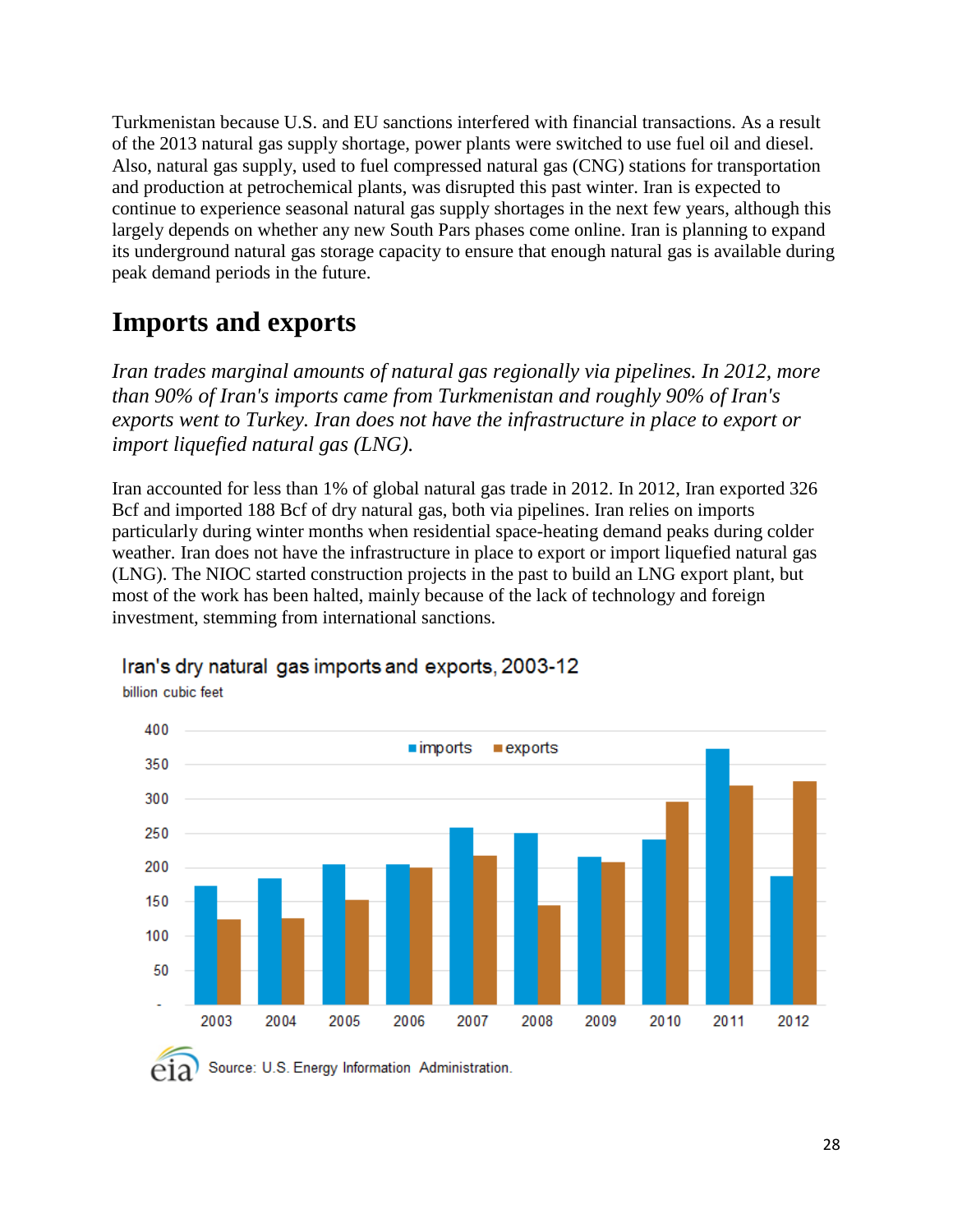Iran's natural gas imports declined by roughly 50% in 2012 compared with the previous year, reflecting substantially fewer volumes imported from Turkmenistan. According to FGE, the U.S. and EU sanctions interfered with financial transactions between Turkmenistan and Iran in 2012 and 2013, resulting in the decline of Turkmen gas imports. In 2011, Iran received almost 30% of Turkmenistan's gas exports, but the share dropped to under 15% in 2012. Nonetheless, more than 90% of Iran's natural gas imports still came from Turkmenistan in 2012, and the remainder was from Azerbaijan. Imports of Turkmen natural gas are essential to Iran's ability to meet both seasonal peak demand and industrial demand in northern Iran.

Iran exports natural gas to Turkey, Armenia, and Azerbaijan. Almost 90% of Iranian exports went to Turkey in 2012, and the remainder went to Azerbaijan and Armenia. Armenia uses the majority of imported Iranian natural gas to produce electricity at the Hrazden power plant. In return, excess base-load electricity generated from the Armenian Nuclear Power Plant (ANPP) is exported to Iran. Iran's exports natural gas to the isolated Azerbaijani exclave of Nakhchivan via the Salmas-Nakhchivan pipeline. In exchange, Azerbaijan exports natural gas to Iran's northern provinces via the Astara-Kazi-Magomed pipeline.

In a report titled *[Natural Gas Exports from Iran](http://wwwdev.eia.gov/analysis/requests/ngexports_iran/pdf/full.pdf)*, EIA estimated that the average revenues from Iran's natural gas exports during the period July 2011 to June 2012 were approximately \$10.5 million per day, or about 5% of the estimated \$231 million per day in revenues from crude oil and condensates exports over the same period. In 2010, natural gas exports accounted for less than 4% of Iran's total export earnings, while crude oil and condensates accounted for more than 78%.

#### **Liquefied natural gas (LNG)**

Although Iran's aspirations to build a liquefaction facility date back to the 1970s, the country has yet to build one. Despite ambitious plans, Iran has had to cancel or delay LNG projects because of U.S. and EU sanctions that made it impossible to obtain financing and to purchase necessary technology. Given the political constraints, Iran's LNG projects are years away.

#### **Proposed regional pipelines**

**Iran-Iraq Pipeline**: Iraq signed an agreement with Iran in June 2013 to receive natural gas to fuel Iraqi power plants in Baghdad and Diyala. The initial contract covered 880 MMcf/d over 5 years, but this was later increased to 1.4 Bcf/d over 10 years. The pipeline is under construction and it has experienced delays, some of which have been security-related issues including an attack on Iranian engineers. According to FGE, Iran's plans to export 176 MMscf/d of gas to Iraq have been postponed to 2015.

**Iran-Oman Pipeline**: Iran and Oman signed an MOU for Iran to supply 1 Bcf/d of natural gas via pipeline to Oman over 25 years. According to IHS, the pipeline is expected to be completed in 2018-19. However, the project may be delayed because of pricing disagreements. According to FGE, Iran expects gas prices of \$11-14/MMBtu, while Oman is looking to pay \$6-7/MMBtu.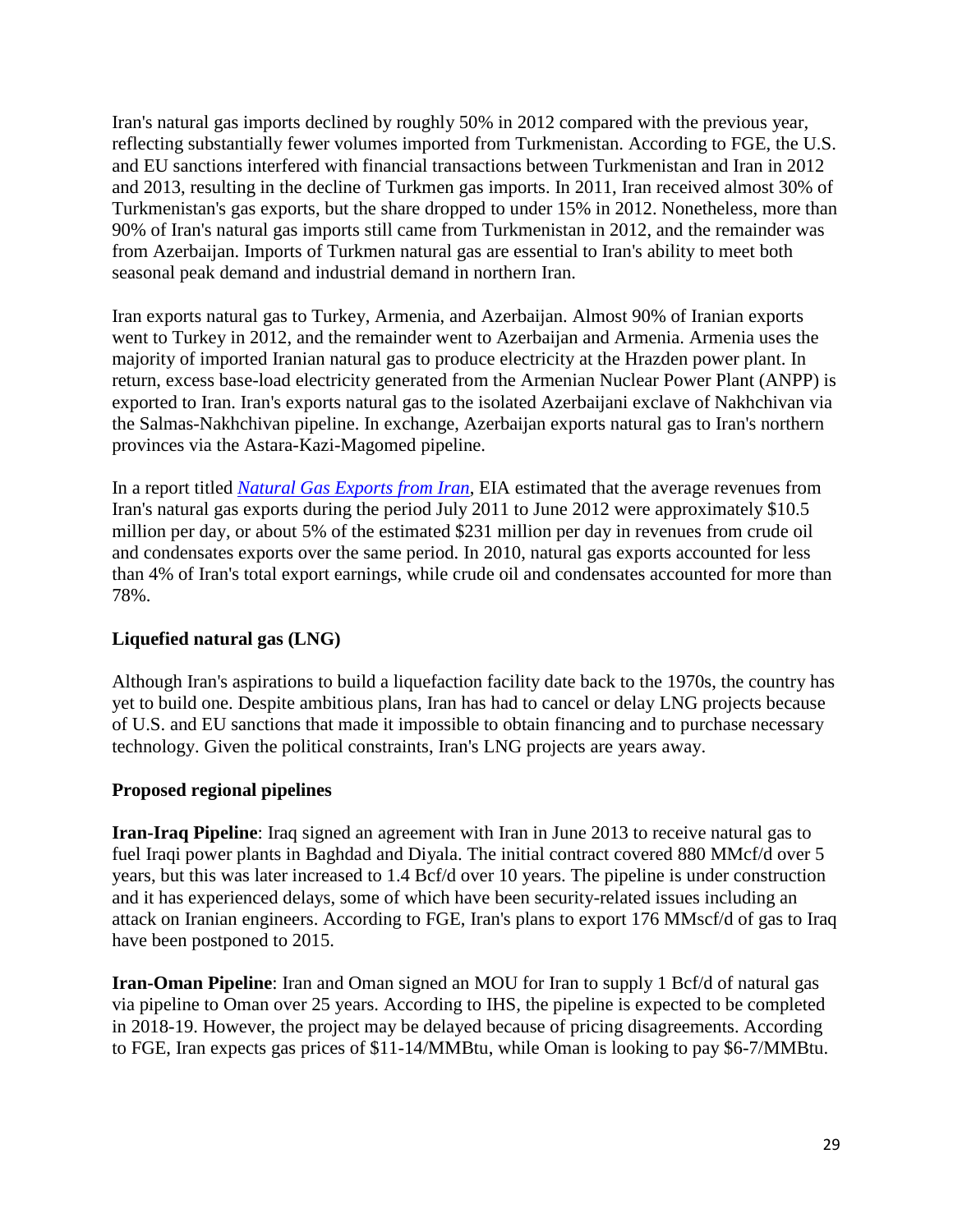**Iran-Pakistan Pipeline**: Although the Iran-Pakistan Pipeline has experienced considerable financing difficulties, both countries seem committed to complete the project. In 2012, Pakistan completed tenders for engineering, procurement, construction, and commissioning, and Iran agreed to supply Pakistan with \$500 million to finance the line on the Pakistani side. The initial agreement called for the delivery of 750 MMcf/d of natural gas over 25 year, but this was later increased to roughly 1 Bcf/d, according to *Arab Oil and Gas Journal*. Although contractor targets indicate pipeline completion in late 2014, industry sources do not expect the pipeline to be operational before 2018.

**Iran-UAE Gas Contract**: The Iran-UAE gas contract outlined an agreement to transport natural gas from the Salman field to Sharjah in UAE. Contract negotiations were not concluded because of a pricing and volume dispute, and the contract was referred to international arbitration.

# **Electricity sector**

*Iran's increasing domestic demand for electricity has created supply shortfalls during times of peak energy demand. Iran recently increased electricity prices, which is a component of its energy subsidy reform, in hopes to limit demand growth. Natural gas is the country's primary fuel source to generate electricity, accounting for almost 70% of total generation in 2012.*

In 2012, Iran generated approximately 221 billion kilowatthours (Bkwh) of electricity, of which almost 95% was from fossil-fuel sources, according to Business Monitor International (BMI). Natural gas is the largest source of fuel for electricity generation in Iran, accounting for almost 70% of total generation. Oil, hydropower, coal, and non-hydro renewables made up the remaining fuel sources used to generate electricity in Iran, with marginal generation from a nuclear power plant that came online in 2011 but did not start commercial production until 2013.

Iran has experienced seasonal natural gas supply shortages in the winter months mostly because of the delay of the South Pars projects. Several natural gas-fired power plants were switched to use fuel oil and diesel during the past winter because of the natural gas supply shortage. Iran is planning to expand its underground natural gas storage capacity to ensure that enough natural gas is available during peak demand periods to avoid electricity supply shortfalls in the future.

As a part of Iran's energy subsidy reform, the Iranian government announced in early 2014 that electricity prices would increase by 25% as subsidies are scaled back. The government hopes that the price increase will ease consumption growth and pressure on its generation system, particularly during peak demand times. Nonetheless, Iran's electricity consumption is expected to continue to grow, and be met by new generation from natural gas, non-hydro renewable resources, and nuclear power.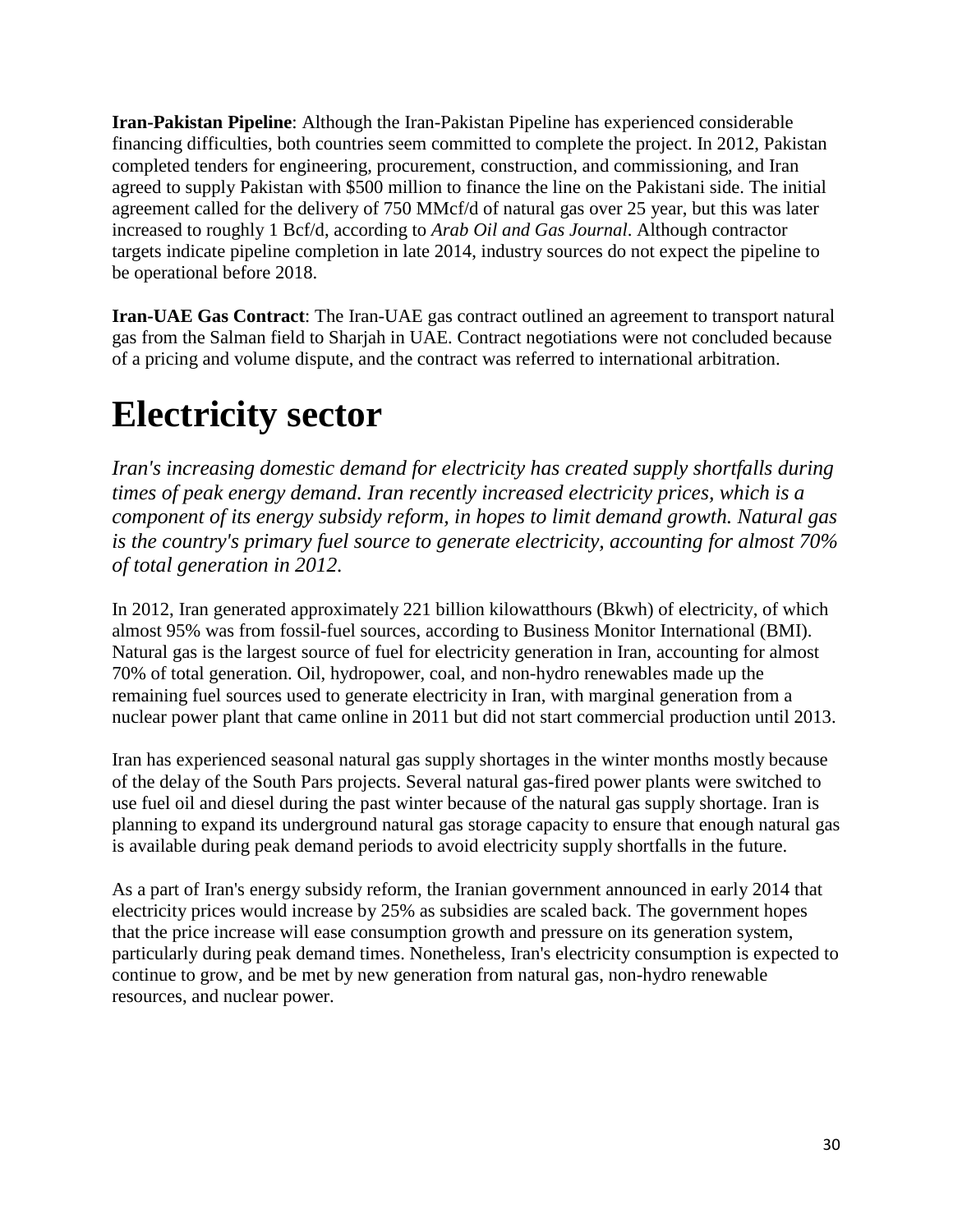

Iran's first nuclear power plant at Bushehr became operational in 2011 after many years of delay. Construction at the power plant originally began in the mid-1970s, but was repeatedly delayed by the Iranian Revolution, the Iran-Iraq war, and more recently by problems associated with the Russian consortium that was awarded the construction contract. The Iranian government took control over the management of the plant in late 2013, around the same time the nuclear power plant began commercially producing power at its full capacity of 1,000 megawatts (MW), according to BMI. Two additional units are planned at Bushehr, each with a planned capacity of 1,000 MW, according to the World Nuclear Association.

Iran's government plans to construct additional nuclear power plants, the next of which is likely to be a station near Darkhovin with a generation capacity of 360 MW, although initial plans included capacity of more than 1,000 MW. However, sanctions imposed on Iran's controversial nuclear program may prevent the development of not only this nuclear power plant, but also adversely affect fossil-fueled generation and hydroelectric projects as a result of a lack of financing and necessary technology.

The Iranian government also plans to expand power generation from fossil-fuel sources with a number of new projects being developed as independent power projects, including a station near Assaluyeh (natural gas-fired), one in the East Azerbaijan province (gas-fired combined-cycle), and another at Parehsar on the Caspian Sea coast.

Increasing its generation capacity will help ensure that Iran can meet its increasing domestic power demand and continue to export electric power to neighboring countries. Iran exports